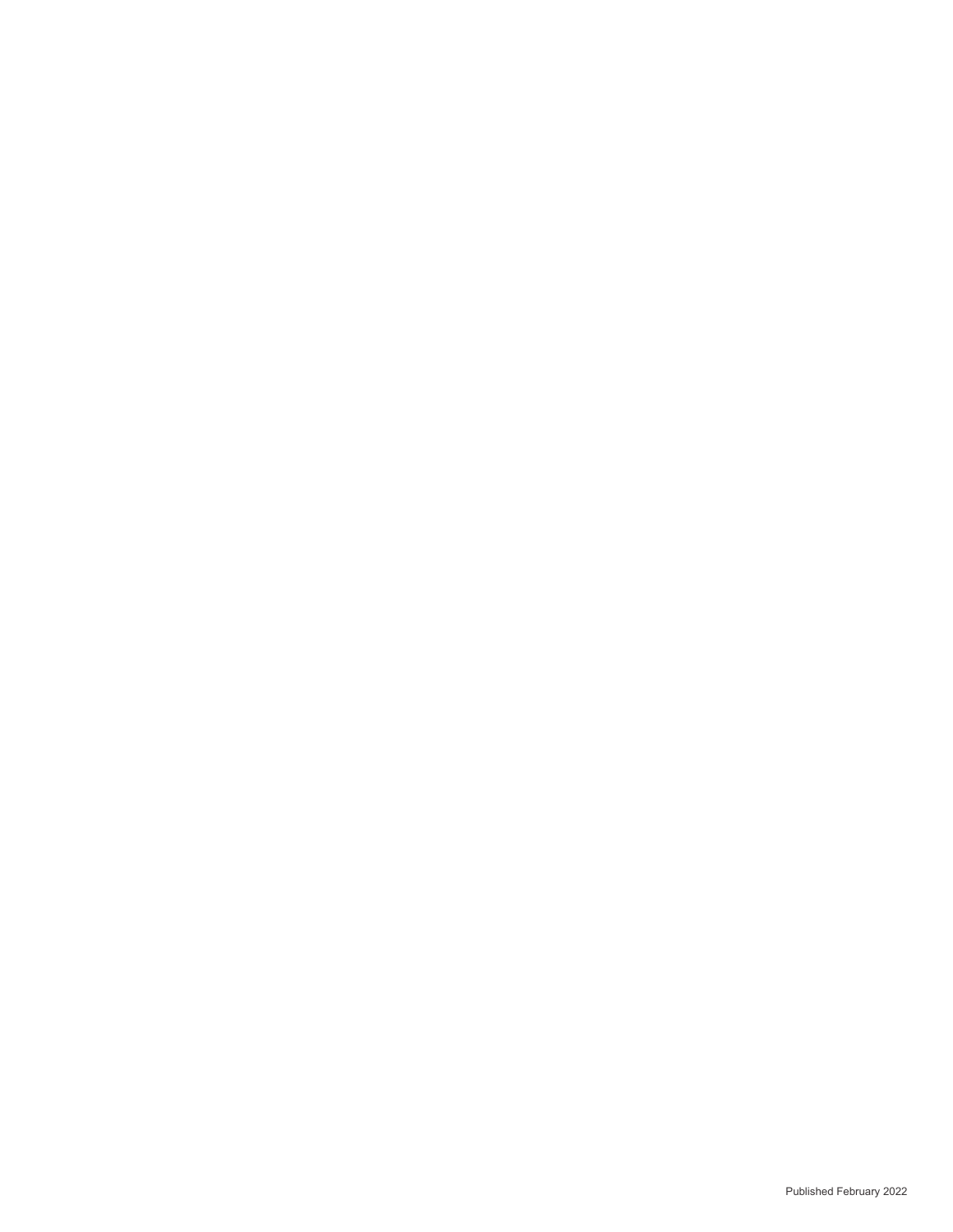### **RHODE ISLAND**

Rhode Island's private sector employment averaged 385,120 in 2020 with an average annual wage of \$58,727.

#### **PRIVATE SECTOR EMPLOYMENT BY CITY & TOWN**

| <b>Providence</b>       | 88,929 |
|-------------------------|--------|
| <b>Warwick</b>          | 40,283 |
| <b>Cranston</b>         | 26,477 |
| <b>East Providence</b>  | 18,992 |
| <b>Pawtucket</b>        | 16,812 |
| <b>North Kingstown</b>  | 15,572 |
| <b>Johnston</b>         | 14,490 |
| <b>Smithfield</b>       | 13,758 |
| <b>Lincoln</b>          | 12,851 |
| <b>Woonsocket</b>       | 11,316 |
| <b>Newport</b>          | 10,296 |
| <b>Cumberland</b>       | 10,106 |
| <b>Middletown</b>       | 9,781  |
| <b>South Kingstown</b>  | 9,240  |
| <b>Westerly</b>         | 7,817  |
| <b>East Greenwich</b>   | 6,688  |
| <b>West Warwick</b>     | 6,377  |
| <b>Coventry</b>         | 6,165  |
| <b>North Providence</b> | 5,470  |
| <b>Bristol</b>          | 5,312  |
| <b>Portsmouth</b>       | 5,105  |
| <b>North Smithfield</b> | 4,331  |
| <b>Narragansett</b>     | 3,372  |
| <b>Warren</b>           | 3,193  |
| <b>West Greenwich</b>   | 2,813  |
| <b>Tiverton</b>         | 2,414  |
| <b>Burrillville</b>     | 2,382  |
| <b>Barrington</b>       | 2,235  |
| <b>Central Falls</b>    | 2,192  |
| Exeter                  | 1,451  |
| <b>Charlestown</b>      | 1,326  |
| <b>Richmond</b>         | 1,265  |
| <b>Scituate</b>         | 1,086  |
| <b>Hopkinton</b>        | 1,085  |
| <b>Glocester</b>        | 1,052  |
| <b>Jamestown</b>        | 814    |
| <b>New Shoreham</b>     | 700    |
| <b>Little Compton</b>   | 575    |
| <b>Foster</b>           | 315    |



### INDUSTRY PROFILES

This booklet includes a profile of each of RI's major industry sectors and clusters, but each is its own fact sheet designed to stand alone. Included is employment by city and town, size of employers and jobs most commonly found in each industry cluster. Inside you will find the following industry clusters:

**Healthcare** Leisure & Hospitality Retail Trade **Education Manufacturing** Administrative & Waste Services Finance & Insurance Professional & Technical Services **Construction** Wholesale Trade Information Transportation & Warehousing

For more statistics please visit https://dlt.ri.gov/labor-market-information or call 462-8740.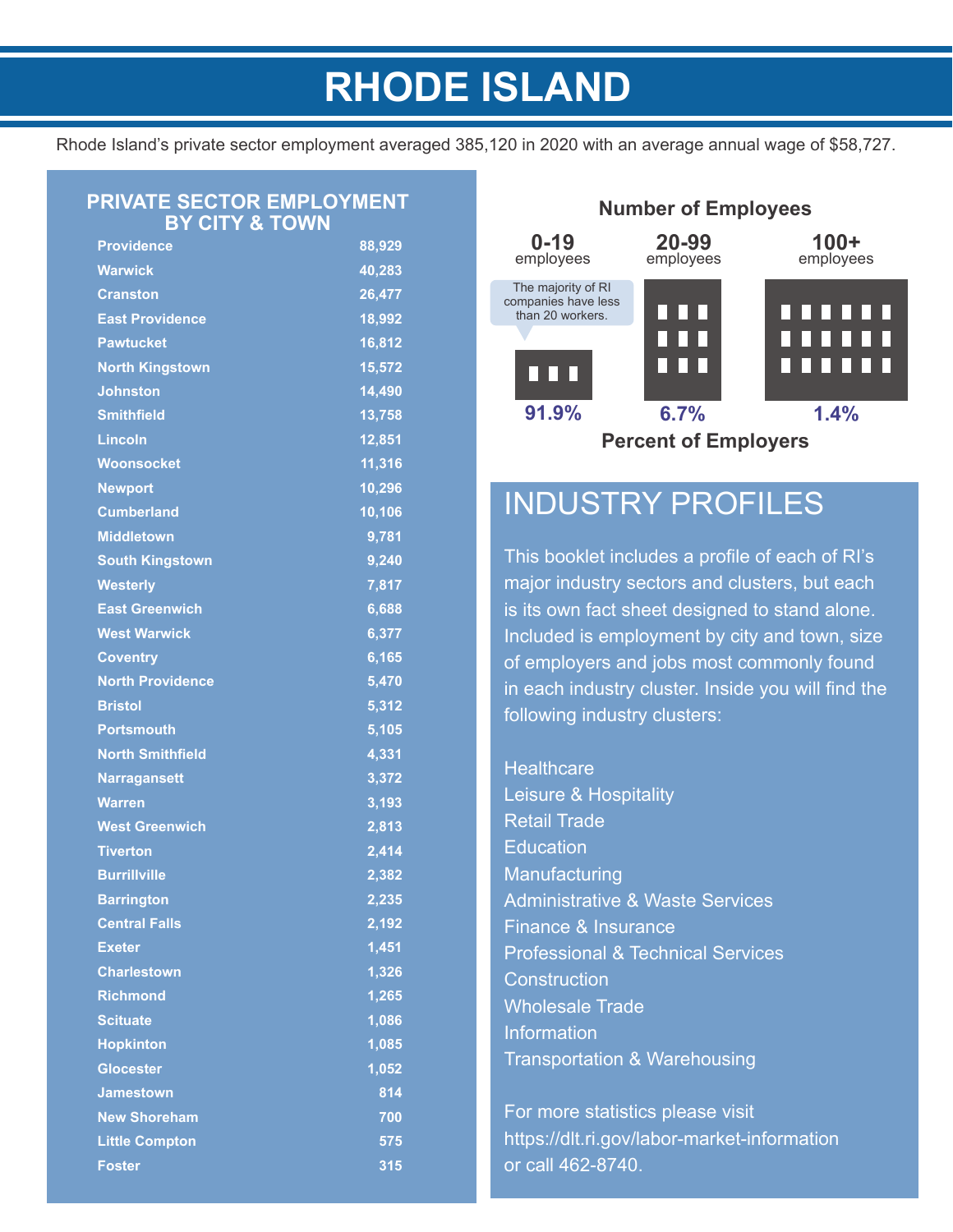### **HEALTHCARE**

This industry cluster employs 67,190 workers in RI with an average annual wage of \$57,835.



Department of Labor and Training **RHODE ISLAND** 

Published February 2022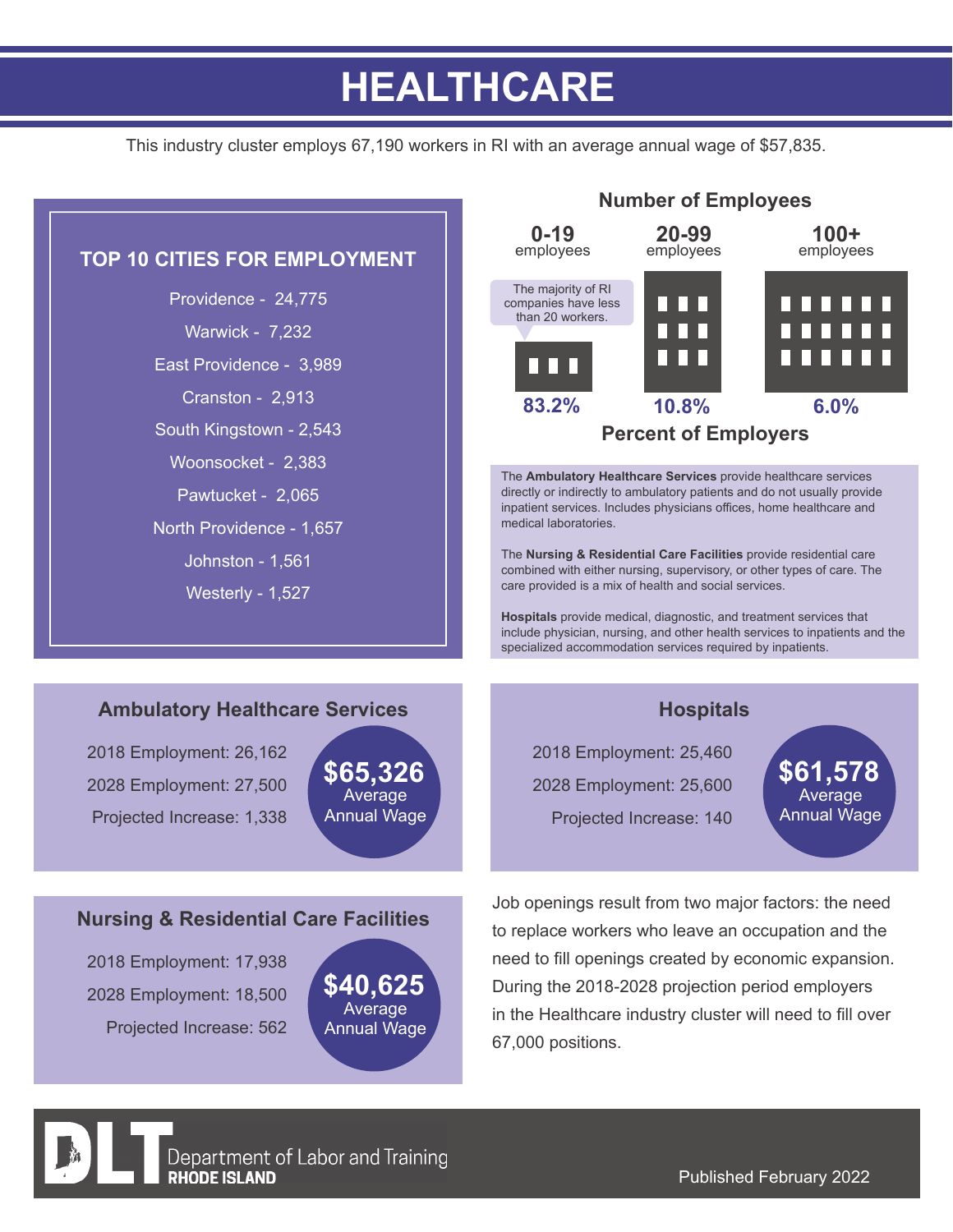### **HEALTHCARE**

Occupations in Healthcare with the most total openings during the 2018-2028 projection period.

| <b>Occupation</b>                                                                  | 2018<br><b>Employment</b> | 2028<br><b>Employment</b> | Total<br><b>Openings</b> | Entry<br>Wage | <b>Median</b><br>Wage | <b>Experienced</b><br>Wage |
|------------------------------------------------------------------------------------|---------------------------|---------------------------|--------------------------|---------------|-----------------------|----------------------------|
| <b>Registered Nurses</b>                                                           | 11,244                    | 11,687                    | 6,565                    | \$28.54       | \$39.70               | \$46.06                    |
| <b>Personal Care Aides</b>                                                         | 2,457                     | 2,909                     | 4,191                    | NA.           | <b>NA</b>             | <b>NA</b>                  |
| Receptionists and Information Clerks                                               | 2,062                     | 2,050                     | 2,750                    | \$12.07       | \$16.72               | \$19.15                    |
| <b>Childcare Workers</b>                                                           | 1,621                     | 1,543                     | 2,282                    | \$11.16       | \$12.16               | \$13.52                    |
| Office Clerks, General                                                             | 1,785                     | 1,642                     | 1,908                    | \$12.86       | \$18.69               | \$22.70                    |
| Maids and Housekeeping Cleaners                                                    | 1,390                     | 1,402                     | 1,892                    | \$11.66       | \$15.70               | \$20.45                    |
| Food Servers, Nonrestaurant                                                        | 848                       | 887                       | 1,394                    | \$11.05       | \$12.24               | \$15.00                    |
| <b>Home Health Aides</b>                                                           | 1,003                     | 1,153                     | 1,359                    | NA.           | <b>NA</b>             | <b>NA</b>                  |
| <b>Phlebotomists</b>                                                               | 1,036                     | 1,120                     | 1,224                    | \$13.86       | \$19.04               | \$22.71                    |
| <b>Residential Advisors</b>                                                        | 738                       | 782                       | 1,199                    | \$13.10       | \$16.81               | \$19.88                    |
| Social and Human Service Assistants                                                | 767                       | 847                       | 1,040                    | \$13.07       | \$17.27               | 19.44                      |
| <b>Billing and Posting Clerks</b>                                                  | 886                       | 889                       | 967                      | \$16.04       | \$22.07               | \$26.02                    |
| <b>Dental Assistants</b>                                                           | 871                       | 831                       | 913                      | \$16.97       | \$22.30               | \$25.20                    |
| Medical and Health Services Managers                                               | 1,006                     | 1,085                     | 907                      | \$33.56       | \$54.69               | \$68.87                    |
| <b>Psychiatric Aides</b>                                                           | 690                       | 715                       | 813                      | <b>NA</b>     | <b>NA</b>             | <b>NA</b>                  |
| <b>Dental Hygienists</b>                                                           | 1,271                     | 1,210                     | 770                      | \$32.76       | \$36.62               | \$39.01                    |
| Secretaries and Administrative Assistants,<br>Except Legal, Medical, and Executive | 782                       | 679                       | 715                      | \$13.90       | \$21.65               | \$25.41                    |
| First-Line Supervisors of Office and<br><b>Administrative Support Workers</b>      | 722                       | 684                       | 698                      | \$21.35       | \$30.42               | \$36.93                    |
| Interviewers, Except Eligibility and Loan                                          | 613                       | 576                       | 695                      | \$12.69       | \$20.67               | \$24.34                    |
| Janitors and Cleaners, Except Maids and<br><b>Housekeeping Cleaners</b>            | 486                       | 491                       | 649                      | \$12.37       | \$16.93               | \$19.08                    |
| <b>Healthcare Social Workers</b>                                                   | 588                       | 623                       | 626                      | \$24.60       | \$33.66               | \$38.68                    |
| Mental Health and Substance Abuse Social<br>Workers                                | 500                       | 555                       | 570                      | \$18.89       | \$33.70               | \$38.20                    |
| Maintenance and Repair Workers, General                                            | 531                       | 548                       | 540                      | \$13.97       | \$21.88               | \$26.09                    |
| <b>Nurse Practitioners</b>                                                         | 662                       | 766                       | 486                      | \$42.62       | \$56.90               | \$63.45                    |
| <b>Physical Therapists</b>                                                         | 901                       | 978                       | 469                      | \$28.18       | \$41.06               | \$48.51                    |
| Bookkeeping, Accounting, and Auditing<br>Clerks                                    | 431                       | 398                       | 450                      | \$16.56       | \$22.65               | \$26.28                    |
| Child, Family, and School Social Workers                                           | 382                       | 404                       | 405                      | \$17.50       | \$25.67               | \$33.69                    |
| Laundry and Dry-Cleaning Workers                                                   | 260                       | 254                       | 337                      | \$11.37       | \$14.56               | \$18.05                    |

Source:

Occupational Wages: May 2020 Occupational Employment Wage Statistics Survey. Industry Wages: 2020 Quarterly Census of Employment & Wages Program. NA: Wage Not Available



**A publication of the Labor Market Information Division**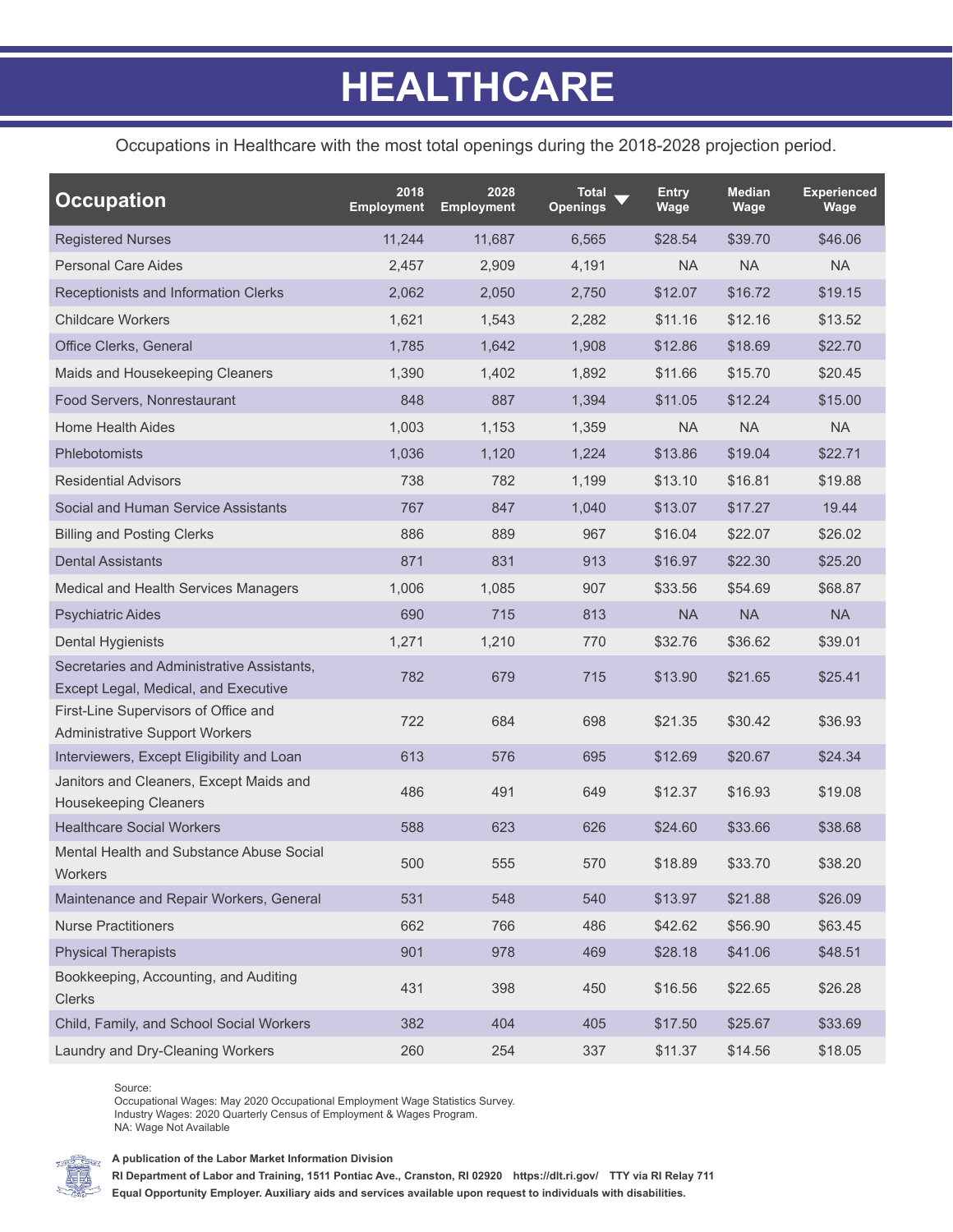### **LEISURE & HOSPITALITY**

This industry cluster employs 59,975 workers in RI with an average annual wage of \$24,708.



2018 Employment: 998 2028 Employment: 1,080 Projected Increase: 82



need to fill openings created by economic expansion. During the 2018-2028 projection period employers in the Leisure & Hospitality industry cluster will need to fill over 105,000 positions.

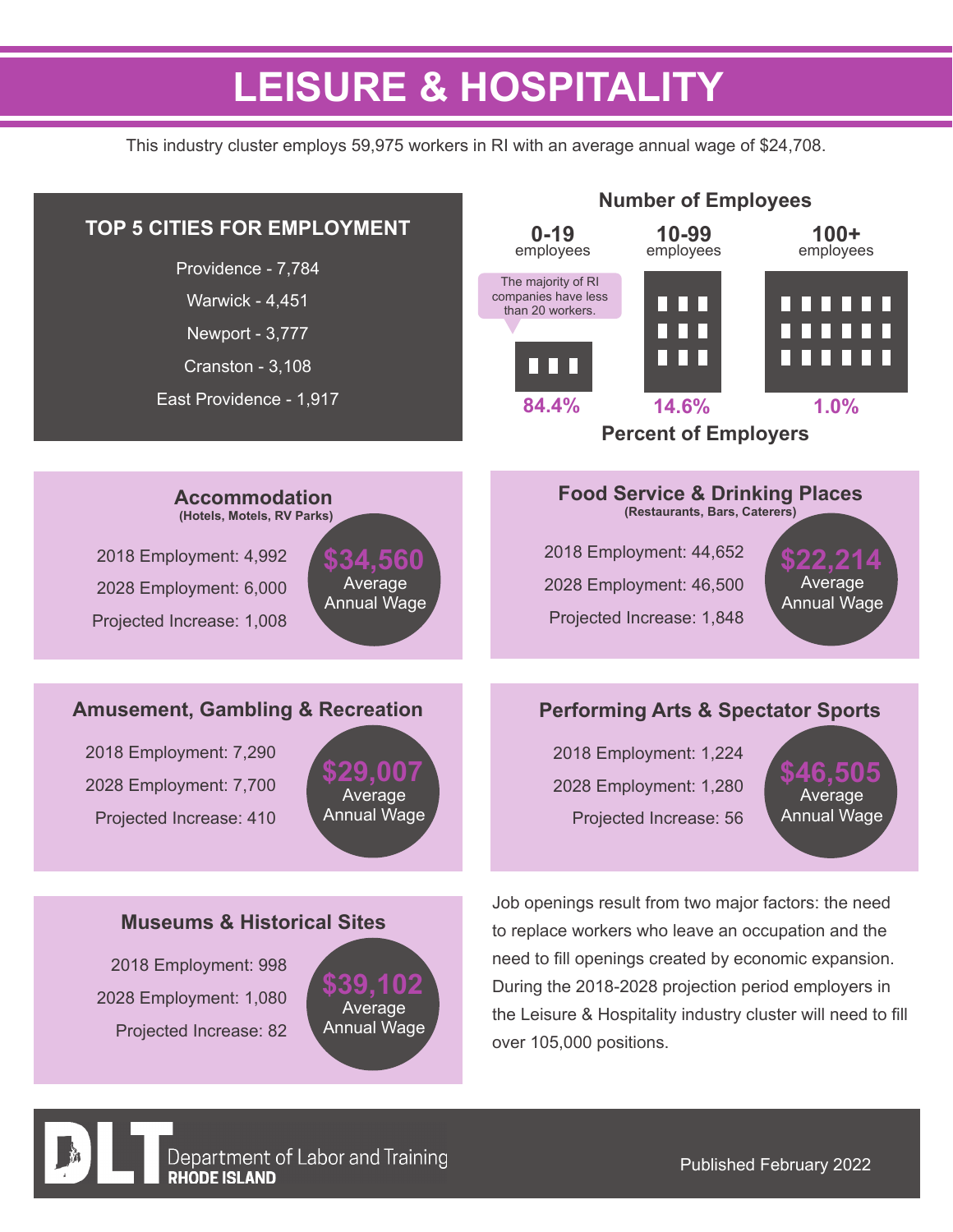### **LEISURE & HOSPITALITY**

Occupations in Leisure & Hospitality with the most total openings during the 2018-2028 projection period.

| <b>Occupation</b>                                                            | 2018<br><b>Employment</b> | 2028<br><b>Employment</b> | Total<br><b>Openings</b> | <b>Entry</b><br>Wage | <b>Median</b><br>Wage | <b>Experienced</b><br>Wage |
|------------------------------------------------------------------------------|---------------------------|---------------------------|--------------------------|----------------------|-----------------------|----------------------------|
| <b>Combined Food Preparation and Serving</b><br>Workers, Including Fast Food | 9,535                     | 10,665                    | 19,115                   | <b>NA</b>            | <b>NA</b>             | <b>NA</b>                  |
| <b>Waiters and Waitresses</b>                                                | 9,430                     | 9,836                     | 18,895                   | \$10.93              | \$12.17               | \$14.98                    |
| Cooks, Restaurant                                                            | 4,798                     | 5,658                     | 8,256                    | \$11.66              | \$14.36               | \$16.79                    |
| Counter Attendants, Cafeteria, Food<br>Concession, and Coffee Shop           | 3,506                     | 3,445                     | 7,481                    | <b>NA</b>            | <b>NA</b>             | <b>NA</b>                  |
| <b>Bartenders</b>                                                            | 3,726                     | 3,894                     | 6,869                    | \$10.98              | \$13.88               | \$17.40                    |
| First-Line Supervisors of Food Preparation<br>and Serving Workers            | 3,148                     | 3,358                     | 5,176                    | \$14.22              | \$22.44               | \$28.30                    |
| Dining Room and Cafeteria Attendants and<br><b>Bartender Helpers</b>         | 2,198                     | 2,372                     | 4,078                    | \$10.95              | \$11.85               | \$12.58                    |
| <b>Dishwashers</b>                                                           | 2,516                     | 2,537                     | 4,031                    | \$11.18              | \$12.43               | \$14.72                    |
| Maids and Housekeeping Cleaners                                              | 1,251                     | 1,724                     | 2,476                    | \$11.50              | \$14.69               | \$18.71                    |
| Hotel, Motel, and Resort Desk Clerks                                         | 678                       | 934                       | 1,621                    | \$11.81              | \$14.32               | \$15.92                    |
| <b>Light Truck or Delivery Services Drivers</b>                              | 1,269                     | 1,338                     | 1,551                    | \$12.33              | \$19.75               | \$25.23                    |
| Cashiers                                                                     | 705                       | 695                       | 1,311                    | \$11.16              | \$12.26               | \$13.86                    |
| <b>Fitness Trainers and Aerobics Instructors</b>                             | 633                       | 738                       | 1,244                    | <b>NA</b>            | <b>NA</b>             | <b>NA</b>                  |
| <b>Food Preparation Workers</b>                                              | 682                       | 709                       | 1,230                    | \$11.59              | \$14.52               | \$17.67                    |
| Cooks, Fast Food                                                             | 933                       | 803                       | 1,098                    | \$10.97              | \$12.04               | \$13.84                    |
| Cooks, Short Order                                                           | 837                       | 779                       | 1,085                    | \$11.14              | \$12.05               | \$12.62                    |
| <b>Amusement and Recreation Attendants</b>                                   | 389                       | 428                       | 980                      | \$11.11              | \$12.12               | \$13.64                    |
| Landscaping and Groundskeeping Workers                                       | 584                       | 635                       | 841                      | \$12.97              | \$17.15               | \$20.64                    |
| Maintenance and Repair Workers, General                                      | 451                       | 596                       | 653                      | \$14.94              | \$23.04               | \$29.69                    |
| Receptionists and Information Clerks                                         | 453                       | 457                       | 615                      | \$11.92              | \$16.63               | \$19.31                    |
| Cooks, Institution and Cafeteria                                             | 396                       | 427                       | 613                      | \$12.98              | \$17.74               | \$21.48                    |
| Janitors and Cleaners, Except Maids and<br><b>Housekeeping Cleaners</b>      | 337                       | 386                       | 525                      | \$11.42              | \$14.59               | \$18.21                    |
| Bookkeeping, Accounting, and Auditing<br><b>Clerks</b>                       | 377                       | 416                       | 501                      | \$14.54              | \$22.38               | \$26.55                    |
| <b>Chefs and Head Cooks</b>                                                  | 317                       | 353                       | 474                      | \$21.20              | \$33.80               | \$45.76                    |
| <b>Food Service Managers</b>                                                 | 351                       | 374                       | 438                      | \$20.57              | \$29.78               | \$34.93                    |
| <b>Security Guards</b>                                                       | 322                       | 327                       | 423                      | \$11.49              | \$14.76               | \$18.10                    |
| Self-Enrichment Education Teachers                                           | 265                       | 295                       | 350                      | \$12.21              | \$19.84               | \$26.78                    |

Source:

Occupational Wages: May 2020 Occupational Employment Wage Statistics Survey. Statewide Wages Industry Wages: 2020 Quarterly Census of Employment & Wages Program. NA: Wage Not Available



**A publication of the Labor Market Information Division**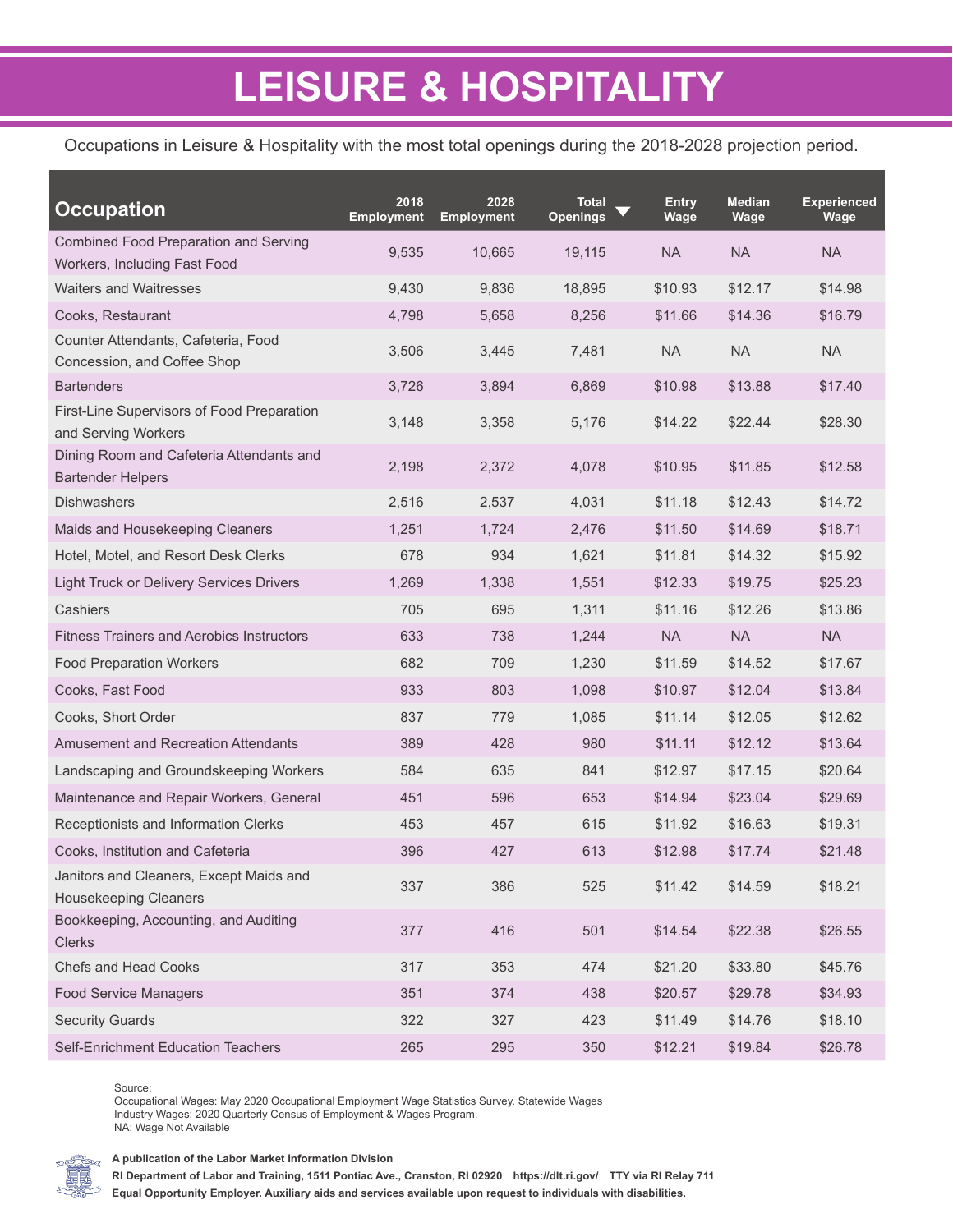### **RETAIL TRADE**

#### This industry cluster employs 44,167 workers in RI with an average annual wage of \$36,856.





Job openings result from two major factors: the need to replace workers who leave an occupation and the need to fill openings created by economic expansion. During the 2018-2028 projection period employers in the Retail Trade industry cluster will need to fill over 69,000 positions.



Department of Labor and Training **RHODE ISLAND** 

Published February 2022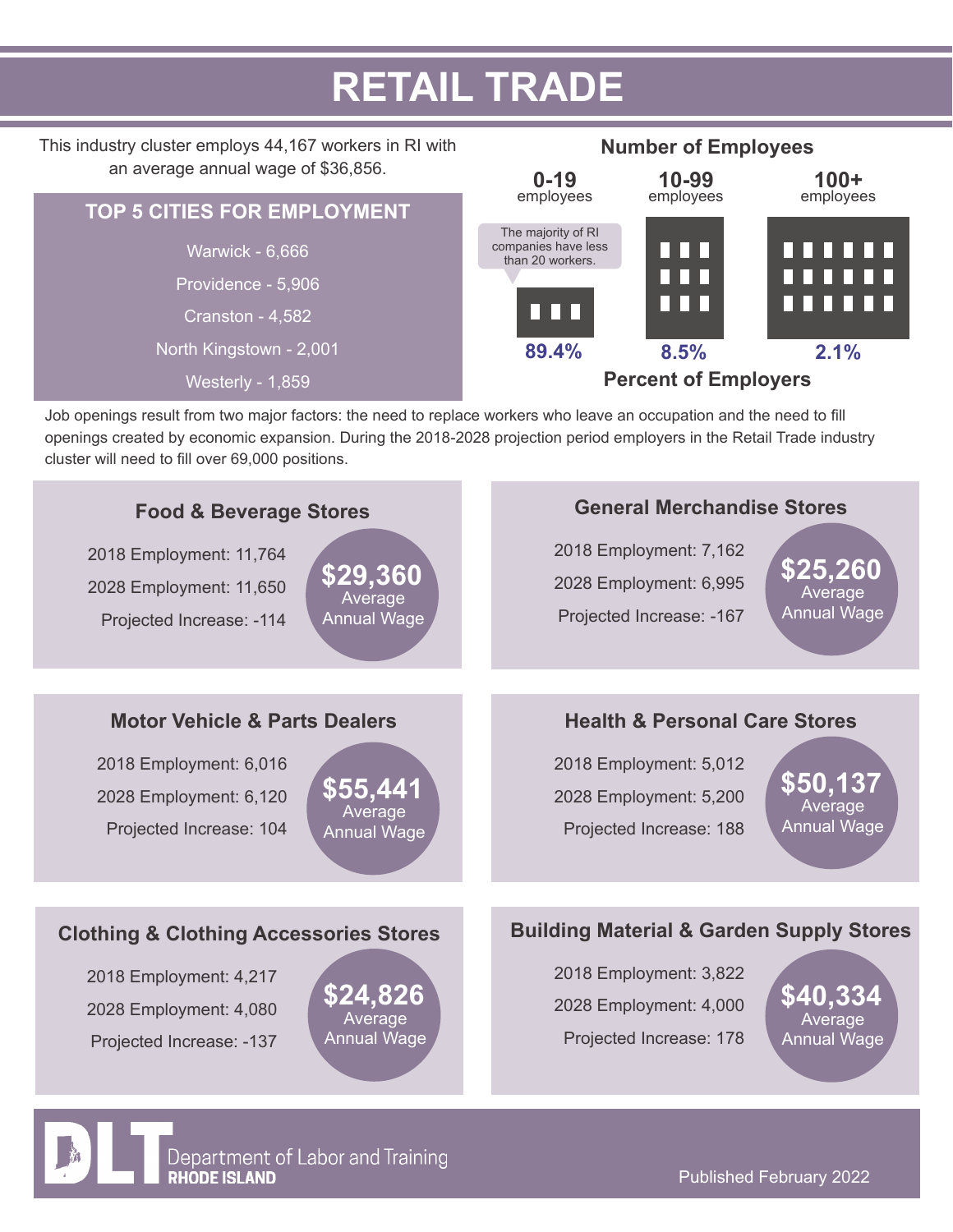#### Occupations in Retail Trade with the most total openings during the 2018-2028 projection period.

| <b>Occupation</b>                                                                  | 2018<br><b>Employment</b> | 2028<br><b>Employment</b> | <b>Total</b><br><b>Openings</b> | <b>Entry</b><br>Wage | <b>Median</b><br><b>Wage</b> | <b>Experienced</b><br>Wage |
|------------------------------------------------------------------------------------|---------------------------|---------------------------|---------------------------------|----------------------|------------------------------|----------------------------|
| <b>Stock Clerks and Order Fillers</b>                                              | 4,397                     | 4,544                     | 6,098                           | <b>NA</b>            | <b>NA</b>                    | <b>NA</b>                  |
| First-Line Supervisors of Retail Sales<br>Workers                                  | 3,126                     | 3,257                     | 3,640                           | \$16.11              | \$26.72                      | \$34.65                    |
| <b>Customer Service Representatives</b>                                            | 1,431                     | 1,400                     | 1,856                           | \$11.26              | \$13.87                      | \$16.48                    |
| Automotive Service Technicians and<br><b>Mechanics</b>                             | 1,413                     | 1,402                     | 1,359                           | \$13.39              | \$21.70                      | \$27.21                    |
| <b>Light Truck or Delivery Services Drivers</b>                                    | 1,075                     | 1,086                     | 1,240                           | <b>NA</b>            | <b>NA</b>                    | <b>NA</b>                  |
| Office Clerks, General                                                             | 1,021                     | 973                       | 1,145                           | \$13.78              | \$19.92                      | \$23.55                    |
| <b>Pharmacy Technicians</b>                                                        | 1,063                     | 1,166                     | 1,002                           | \$12.42              | \$16.99                      | \$20.97                    |
| Parts Salespersons                                                                 | 600                       | 593                       | 711                             | \$11.66              | \$15.52                      | \$20.18                    |
| First-Line Supervisors of Office and<br><b>Administrative Support Workers</b>      | 460                       | 472                       | 500                             | \$15.29              | \$25.73                      | \$33.23                    |
| Bookkeeping, Accounting, and Auditing<br><b>Clerks</b>                             | 365                       | 353                       | 406                             | \$15.68              | \$20.90                      | \$24.43                    |
| First-Line Supervisors of Mechanics,<br>Installers, and Repairers                  | 229                       | 234                       | 217                             | \$30.57              | \$41.34                      | \$60.96                    |
| Counter Attendants, Cafeteria, Food<br>Concession, and Coffee Shop                 | 95                        | 92                        | 200                             | <b>NA</b>            | <b>NA</b>                    | <b>NA</b>                  |
| Secretaries and Administrative Assistants,<br>Except Legal, Medical, and Executive | 189                       | 169                       | 181                             | \$15.24              | \$19.29                      | \$22.48                    |
| Shipping, Receiving, and Traffic Clerks                                            | 175                       | 173                       | 171                             | <b>NA</b>            | <b>NA</b>                    | <b>NA</b>                  |
| <b>Bakers</b>                                                                      | 110                       | 113                       | 156                             | \$11.28              | \$14.26                      | \$18.08                    |
| <b>Security Guards</b>                                                             | 116                       | 116                       | 149                             | \$11.47              | \$14.29                      | \$19.11                    |
| <b>Counter and Rental Clerks</b>                                                   | 98                        | 101                       | 130                             | \$12.36              | \$18.10                      | \$27.05                    |
| Receptionists and Information Clerks                                               | 92                        | 91                        | 122                             | \$12.54              | \$14.21                      | \$15.27                    |
| <b>Accountants and Auditors</b>                                                    | 98                        | 106                       | 103                             | \$30.62              | \$36.91                      | \$39.98                    |
| Maintenance and Repair Workers, General                                            | 84                        | $90\,$                    | 91                              | \$11.30              | \$17.87                      | \$24.30                    |
| Computer, Automated Teller, and Office<br><b>Machine Repairers</b>                 | 83                        | 76                        | $77 \,$                         | NA                   | NA                           | NA                         |
| <b>Floral Designers</b>                                                            | 89                        | 77                        | 71                              | \$10.90              | \$11.82                      | \$19.73                    |
| <b>Taxi Drivers and Chauffeurs</b>                                                 | 57                        | 62                        | 70                              | NA                   | NA                           | NA                         |
| First-Line Supervisors of Non-Retail Sales<br>Workers                              | 67                        | 62                        | 57                              | \$26.74              | \$32.50                      | \$43.94                    |
| Data Entry Keyers                                                                  | $77\,$                    | 57                        | 57                              | $\sf NA$             | $\sf NA$                     | <b>NA</b>                  |

Source:

Occupational Wages: May 2020 Occupational Employment Wage Statistics Survey. Industry Wages: 2020 Quarterly Census of Employment & Wages Program. NA: Wage Not Available



**RI Department of Labor and Training, 1511 Pontiac Ave., Cranston, RI 02920 https://dlt.ri.gov/ TTY via RI Relay 711**

**Equal Opportunity Employer. Auxiliary aids and services available upon request to individuals with disabilities.**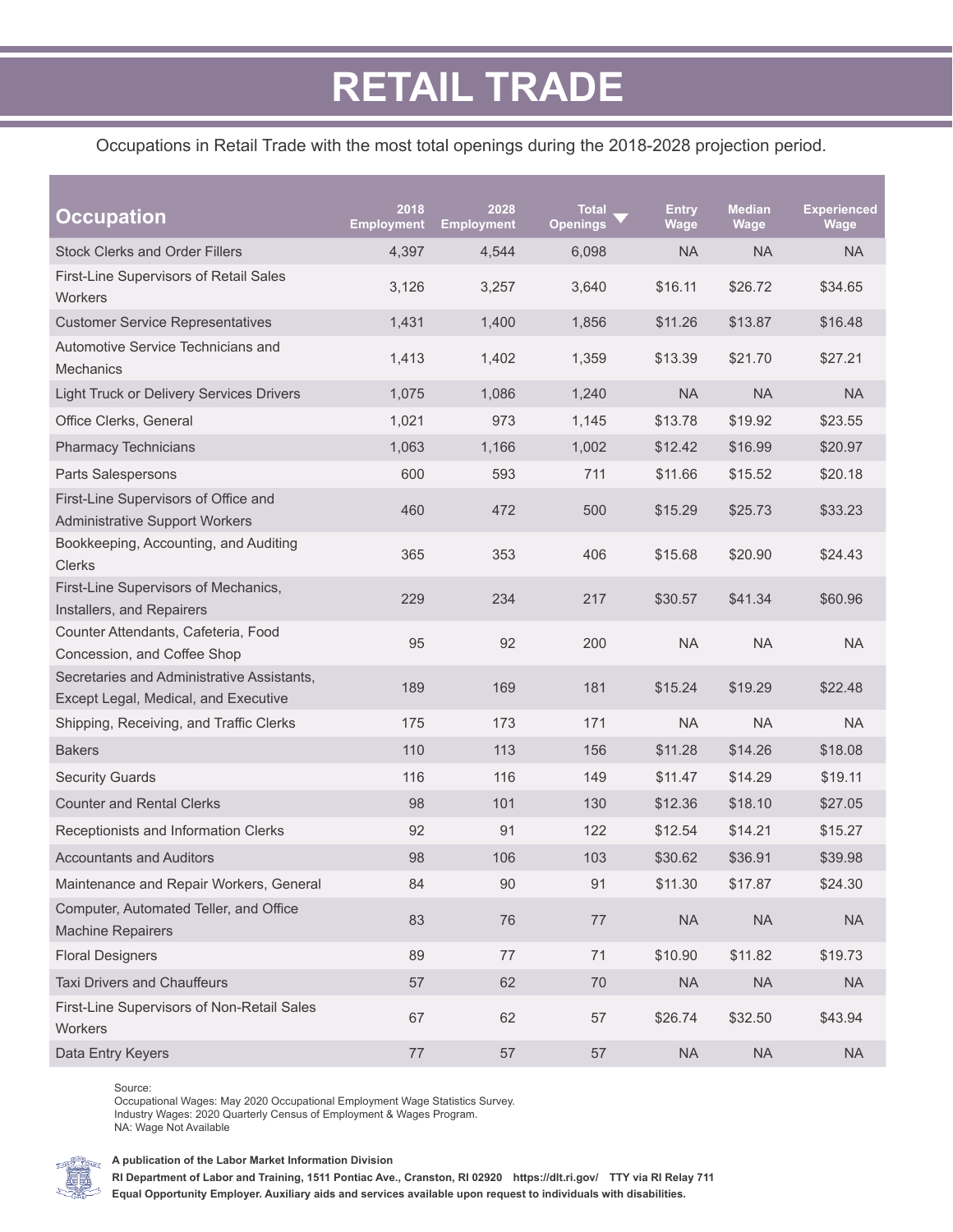### **EDUCATION**

This industry cluster employs 19,629 workers in RI with an average annual wage of \$57,919.



| All data provided for Education includes both Private & Public sectors. |  |
|-------------------------------------------------------------------------|--|
|-------------------------------------------------------------------------|--|

| Industry                                                                                      | 2018<br><b>Employment</b> | 2018<br>Avg. Wage | 2019<br><b>Employment</b> | 2019<br>Avg. Wage | 2020<br><b>Employment</b> | 2020<br>Avg. Wage |  |
|-----------------------------------------------------------------------------------------------|---------------------------|-------------------|---------------------------|-------------------|---------------------------|-------------------|--|
| <b>Education in Rhode Island</b>                                                              | 45,842                    | \$58,306          | 46,230                    | \$59,540          | 43,706                    | \$62,997          |  |
| Elementary & Secondary Schools                                                                | 26,494                    | \$57,000          | 26,696                    | \$58,228          | 25,036                    | \$62,113          |  |
| <b>Junior Colleges</b>                                                                        | 1,411                     | \$55,740          | 1,351                     | \$56,385          | 1,247                     | \$61,400          |  |
| Colleges & Universities                                                                       | 15.707                    | \$63,928          | 15.918                    | \$65,311          | 15.415                    | \$67,081          |  |
| Business, Computer &<br>Management Training                                                   | 220                       | \$72,645          | 236                       | \$74,191          | 245                       | \$83,743          |  |
| <b>Technical &amp; Trade Schools</b>                                                          | 396                       | \$47.614          | 413                       | \$47,810          | 393                       | \$54,112          |  |
| <b>Other Schools &amp; Instruction</b><br>(Fine Arts, Language, Exam Prep, Driving)           | 1,240                     | \$22,334          | 1,237                     | \$22,091          | 915                       | \$24,974          |  |
| <b>Educational Support Services (Consultants,</b><br>Testing Evaluation, Guidance Counseling) | 374                       | \$46,489          | 378                       | \$46,597          | 455                       | \$50,577          |  |



2018 Employment: 45,774 2028 Employment: 46,500 Projected Increase: 726



Job openings result from two major factors: the need to replace workers who leave an occupation and the need to fill openings created by economic expansion. During the 2018-2028 projection period employers in the Education industry cluster will need to fill more than 45,000 positions.

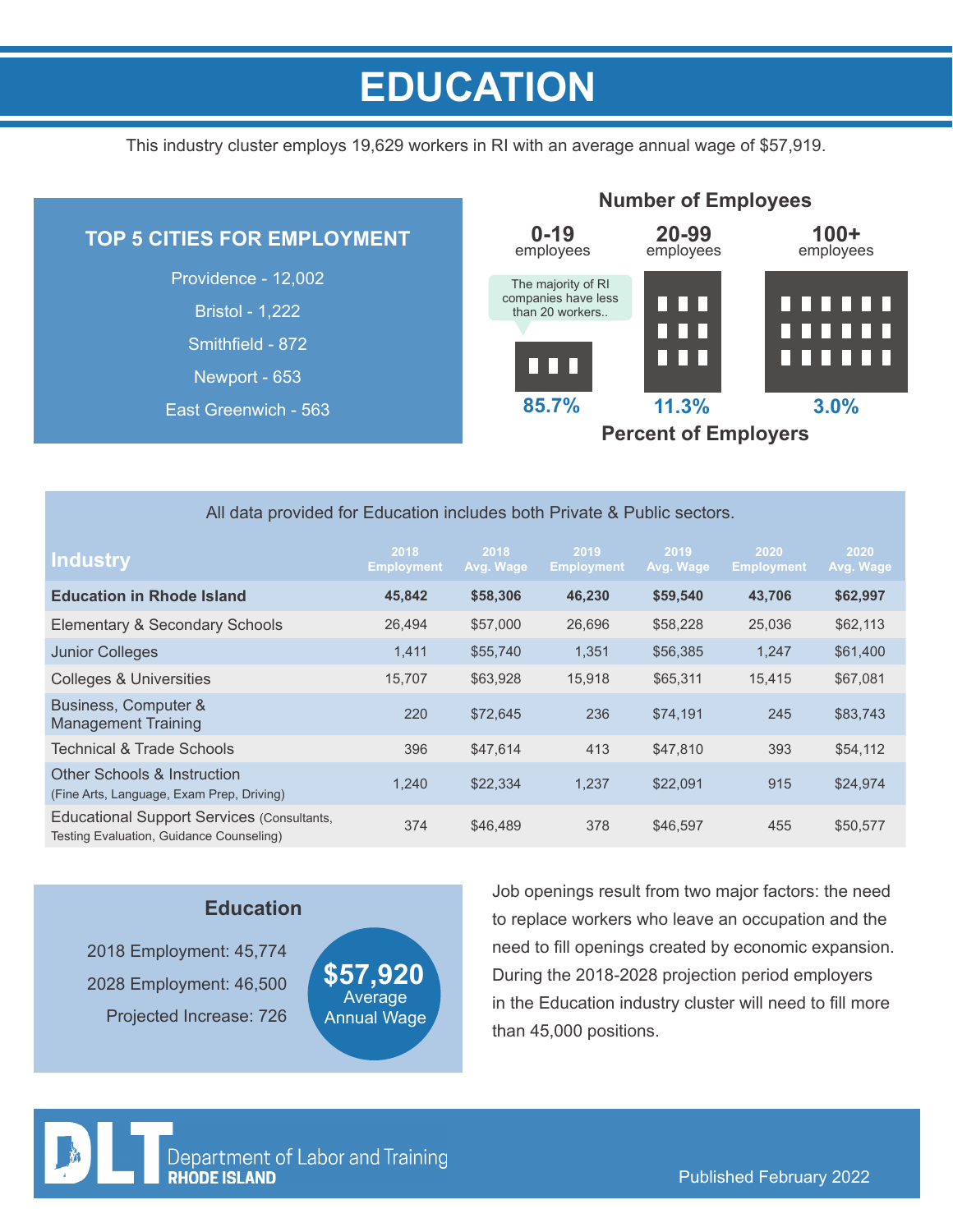### **EDUCATION**

#### Occupations in Education with the most total openings during the 2018-2028 projection period.

| <b>Occupation</b>                                                                  | 2018<br><b>Employment</b> | 2028<br><b>Employment</b> | <b>Total</b><br><b>Openings</b> | <b>Entry</b><br>Wage | <b>Median</b><br><b>Wage</b> | <b>Experienced</b><br><b>Wage</b> |
|------------------------------------------------------------------------------------|---------------------------|---------------------------|---------------------------------|----------------------|------------------------------|-----------------------------------|
| <b>Teacher Assistants</b>                                                          | 3,959                     | 3,994                     | 4,225                           | \$24,520             | \$36,000                     | \$43,110                          |
| Secondary School Teachers, Except Special<br>and Career/Technical Education        | 41,72                     | 4,221                     | 2,989                           | \$49,070             | \$79,100                     | \$91,920                          |
| Elementary School Teachers, Except Special<br>Education                            | 3,329                     | 3,361                     | 2,500                           | \$41,470             | \$74,650                     | \$89,070                          |
| Janitors and Cleaners, Except Maids and<br><b>Housekeeping Cleaners</b>            | 1,256                     | 1,270                     | 1,677                           | \$11.72              | \$20.51                      | \$23.33                           |
| Secretaries and Administrative Assistants,<br>Except Legal, Medical, and Executive | 1,544                     | 1,348                     | 1,422                           | \$13.98              | \$22.58                      | \$25.85                           |
| Middle School Teachers, Except Special and<br>Career/Technical Education           | 1,566                     | 1,583                     | 1,179                           | \$48,610             | \$78,530                     | \$90,820                          |
| <b>Coaches and Scouts</b>                                                          | 722                       | 791                       | 1,173                           | \$23,140             | \$37,190                     | \$56,540                          |
| Office Clerks, General                                                             | 1,029                     | 955                       | 1,114                           | \$12.12              | \$20.57                      | \$23.92                           |
| Educational, Guidance, School, and<br><b>Vocational Counselors</b>                 | 917                       | 967                       | 1,014                           | \$20.14              | \$29.99                      | \$39.98                           |
| <b>Childcare Workers</b>                                                           | 467                       | 477                       | 714                             | \$11.09              | \$12.16                      | \$17.12                           |
| Education Administrators, Elementary and<br><b>Secondary School</b>                | 879                       | 893                       | 701                             | \$77,110             | \$110,190                    | \$126,120                         |
| Education Administrators, Postsecondary                                            | 744                       | 777                       | 623                             | \$36.29              | \$53.83                      | \$73.28                           |
| Art, Drama, and Music Teachers,<br>Postsecondary                                   | 674                       | 710                       | 608                             | \$42,950             | \$75,020                     | \$101,700                         |
| Vocational Education Teachers,<br>Postsecondary                                    | 691                       | 651                       | 515                             | \$54,890             | \$82,380                     | \$95,090                          |
| Bookkeeping, Accounting, and Auditing<br><b>Clerks</b>                             | 399                       | 370                       | 419                             | \$17.97              | \$23.40                      | \$26.88                           |
| Maintenance and Repair Workers, General                                            | 383                       | 392                       | 385                             | \$17.61              | \$24.29                      | \$28.60                           |
| Maids and Housekeeping Cleaners                                                    | 256                       | 276                       | 378                             | \$14.57              | \$18.72                      | \$20.43                           |
| Business Teachers, Postsecondary                                                   | 377                       | 422                       | 375                             | \$46,520             | \$104,280                    | \$178,630                         |
| Health Specialties Teachers, Postsecondary                                         | 327                       | 394                       | 365                             | \$54,890             | \$114,090                    | \$179,060                         |
| Fundraisers                                                                        | 250                       | 270                       | 290                             | \$20.70              | \$35.15                      | \$46.21                           |
| <b>Accountants and Auditors</b>                                                    | 284                       | 296                       | 282                             | \$27.71              | \$37.83                      | \$47.37                           |
| English Language and Literature Teachers,<br>Postsecondary                         | 315                       | 320                       | 268                             | \$48,480             | \$81,070                     | \$122,780                         |
| First-Line Supervisors of Office and<br><b>Administrative Support Workers</b>      | 269                       | 252                       | 256                             | \$22.32              | \$30.24                      | \$36.84                           |

Source:

Occupational Wages: May 2020 Occupational Employment Wage Statistics Survey. Industry Wages: 2020 Quarterly Census of Employment & Wages Program.

**A publication of the Labor Market Information Division**

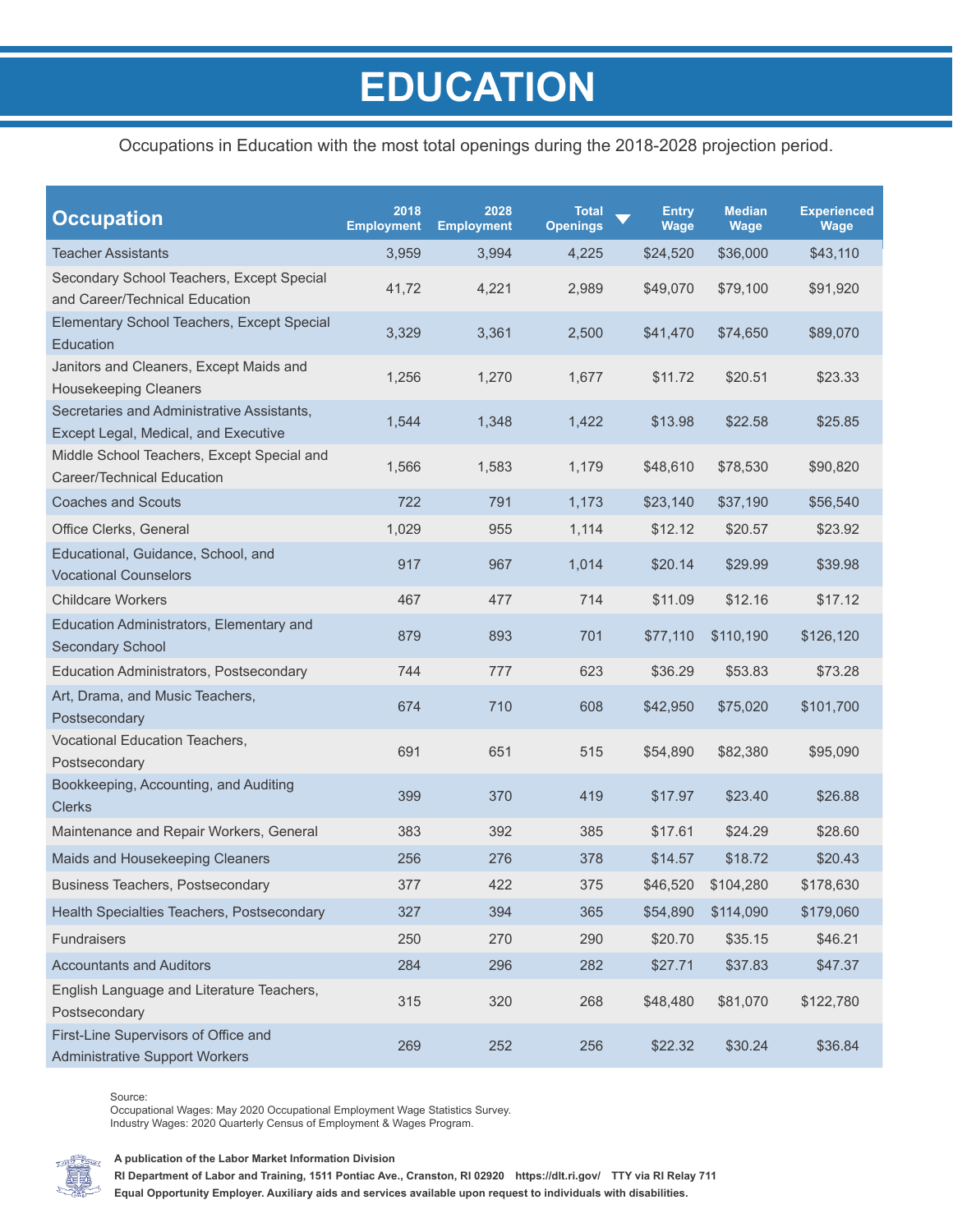### **MANUFACTURING**

**Number of Employees**

This industry cluster employs 37,414 workers in RI with an average annual wage of \$63,641.



Job openings result from two major factors: the need to replace workers who leave an occupation and the need to fill openings created by economic expansion. During the 2018-2028 projection period employers in Manufacturing will need to fill over 39,200 positions.



Department of Labor and Training **RHODE ISLAND** 

Published February 2022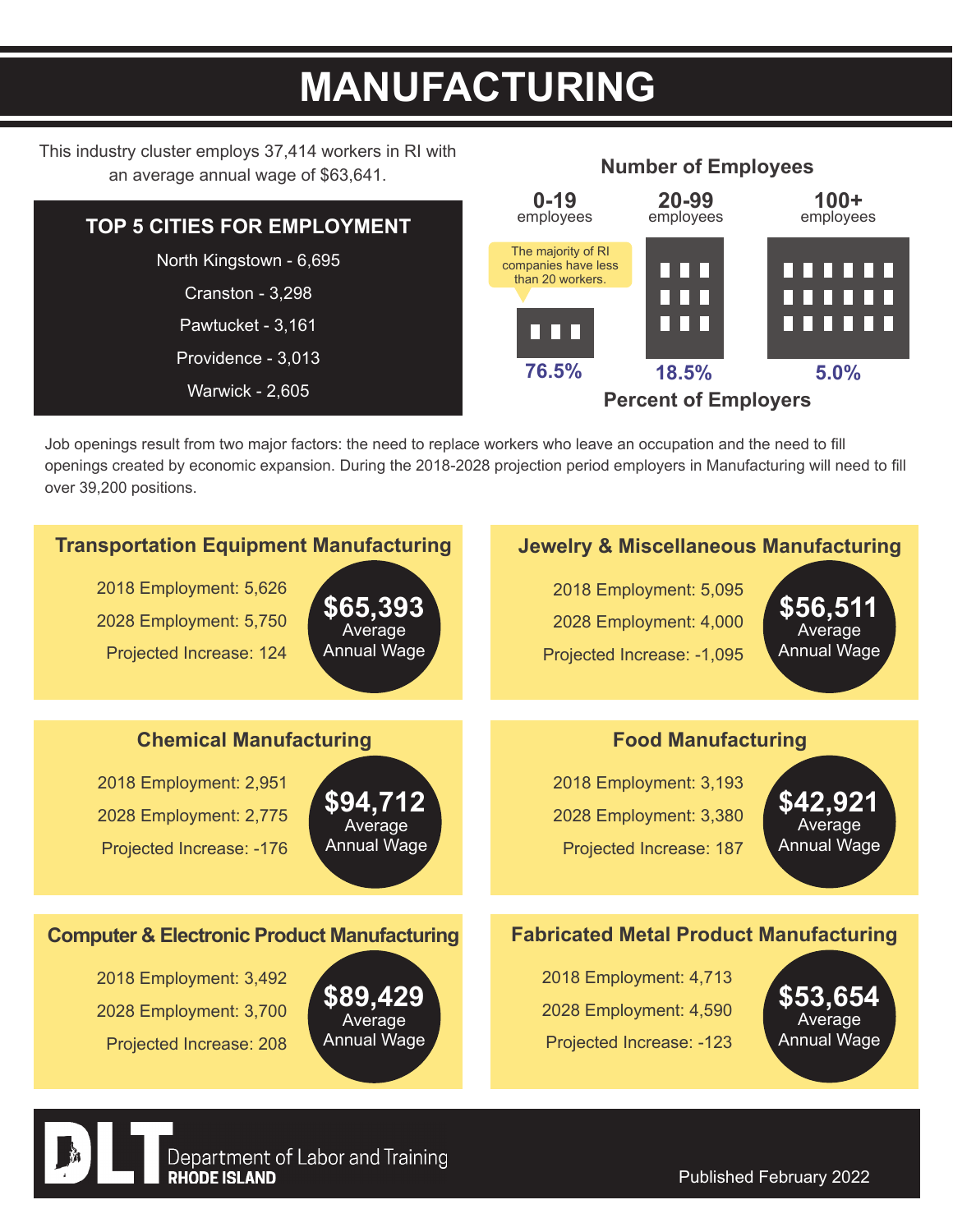### **MANUFACTURING**

Occupations in Manufacturing with the most total openings during the 2018-2028 projection period.

| <b>Occupation</b>                                                                                         | 2018<br><b>Employment</b> | 2028<br><b>Employment</b> | <b>Total</b><br><b>Openings</b> | <b>Entry</b><br>Wage | <b>Median</b><br>Wage | <b>Experienced</b><br>Wage |
|-----------------------------------------------------------------------------------------------------------|---------------------------|---------------------------|---------------------------------|----------------------|-----------------------|----------------------------|
| First-Line Supervisors of Production and<br><b>Operating Workers</b>                                      | 2,218                     | 2,206                     | 2,249                           | \$22.64              | \$37.11               | \$46.32                    |
| Welders, Cutters, Solderers, and Brazers                                                                  | 1,253                     | 1,420                     | 1,631                           | <b>NA</b>            | <b>NA</b>             | <b>NA</b>                  |
| <b>Machinists</b>                                                                                         | 1,239                     | 1,284                     | 1,326                           | \$16.15              | \$21.79               | \$28.10                    |
| Sales Representatives, Wholesale and<br>Manufacturing, Except Technical and<br><b>Scientific Products</b> | 1,282                     | 1,243                     | 1,285                           | \$19.41              | \$31.96               | \$44.99                    |
| <b>Helpers--Production Workers</b>                                                                        | 731                       | 729                       | 1,074                           | \$11.16              | \$13.50               | \$16.12                    |
| Inspectors, Testers, Sorters, Samplers, and<br>Weighers                                                   | 1,061                     | 867                       | 994                             | \$12.55              | \$21.60               | \$28.44                    |
| <b>Customer Service Representatives</b>                                                                   | 737                       | 645                       | 829                             | \$16.25              | \$23.30               | \$28.17                    |
| Office Clerks, General                                                                                    | 850                       | 732                       | 829                             | \$12.73              | \$20.58               | \$25.25                    |
| <b>General and Operations Managers</b>                                                                    | 945                       | 919                       | 783                             | \$34.42              | \$63.64               | \$96.69                    |
| Packaging and Filling Machine Operators<br>and Tenders                                                    | 626                       | 636                       | 743                             | \$11.50              | \$15.63               | \$21.06                    |
| Shipping, Receiving, and Traffic Clerks                                                                   | 847                       | 780                       | 741                             | \$12.82              | \$18.27               | \$22.26                    |
| Packers and Packagers, Hand                                                                               | 503                       | 479                       | 684                             | \$11.53              | \$14.37               | \$17.25                    |
| Maintenance and Repair Workers, General                                                                   | 715                       | 702                       | 673                             | \$16.10              | \$24.97               | \$31.83                    |
| Laborers and Freight, Stock, and Material<br>Movers, Hand                                                 | 464                       | 464                       | 645                             | \$12.99              | \$18.75               | \$22.89                    |
| <b>Retail Salespersons</b>                                                                                | 386                       | 400                       | 588                             | \$11.11              | \$12.96               | \$15.18                    |
| <b>Industrial Engineers</b>                                                                               | 647                       | 705                       | 519                             | \$31.88              | \$47.39               | \$59.49                    |
| <b>Bakers</b>                                                                                             | 330                       | 352                       | 488                             | \$12.75              | \$16.92               | \$19.83                    |
| <b>Food Batchmakers</b>                                                                                   | 302                       | 323                       | 485                             | \$12.52              | \$19.26               | \$28.87                    |
| Cutting, Punching, and Press Machine<br>Setters, Operators, and Tenders, Metal and<br><b>Plastic</b>      | 519                       | 456                       | 481                             | \$11.54              | \$14.97               | \$19.22                    |
| Multiple Machine Tool Setters, Operators,<br>and Tenders, Metal and Plastic                               | 485                       | 468                       | 481                             | \$15.04              | \$25.14               | \$29.02                    |
| <b>Extruding and Drawing Machine Setters,</b><br>Operators, and Tenders, Metal and Plastic                | 440                       | 388                       | 464                             | \$16.31              | \$21.19               | \$26.38                    |
| Bookkeeping, Accounting, and Auditing<br><b>Clerks</b>                                                    | 471                       | 412                       | 456                             | \$16.96              | \$25.28               | \$30.19                    |
| <b>Printing Press Operators</b>                                                                           | 465                       | 425                       | 440                             | \$15.91              | \$20.44               | \$24.55                    |
| <b>Textile Knitting and Weaving Machine</b><br>Setters, Operators, and Tenders                            | 542                       | 430                       | 431                             | \$10.85              | \$13.92               | \$17.20                    |

Source:

Occupational Wages: May 2020 Occupational Employment Wage Statistics Survey. Industry Wages: 2020 Quarterly Census of Employment & Wages Program. NA: Wage Not Available

**A publication of the Labor Market Information Division**

**RI Department of Labor and Training, 1511 Pontiac Ave., Cranston, RI 02920 https://dlt.ri.gov/ TTY via RI Relay 711**

**Equal Opportunity Employer. Auxiliary aids and services available upon request to individuals with disabilities.**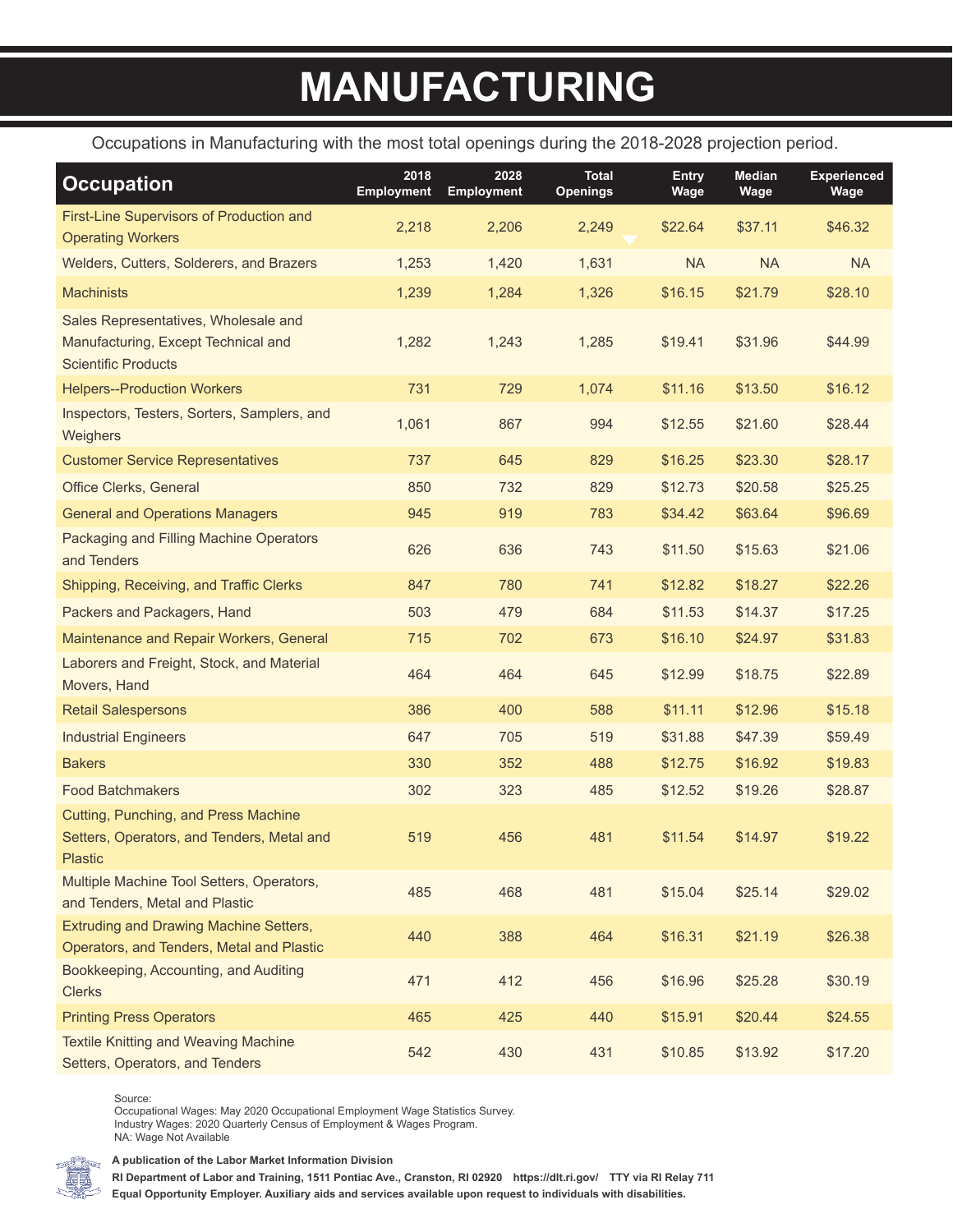### **ADMINISTRATIVE & WASTE SERVICES**

This industry cluster employs 26,988 workers in RI with an average annual wage of \$43,222.

| <b>TOP 5 CITIES FOR EMPLOYMENT</b> | $0 - 19$<br>employees                   | 20-99<br>employees          | $100+$<br>employees           |
|------------------------------------|-----------------------------------------|-----------------------------|-------------------------------|
| Providence - 5,973                 | The majority of RI                      |                             |                               |
| Cranston - 3,022                   | companies have less<br>than 20 workers. | nnn                         | <u>TITTI T</u>                |
| Warwick - 2,614                    |                                         | nnn<br>n n n                | <b>THEFT</b><br>n 11 11 11 11 |
| Johnston - 1,904                   | A L D                                   |                             |                               |
| Pawtucket - 1,698                  | 92.4%                                   | 5.9%                        | 1.7%                          |
|                                    |                                         | <b>Percent of Employers</b> |                               |

| <b>Industry</b>                                                                                                                           | 2018<br><b>Employment</b> | 2018<br>Avg. Wage | 2019<br><b>Employment</b> | 2019<br>Avg. Wage |  |
|-------------------------------------------------------------------------------------------------------------------------------------------|---------------------------|-------------------|---------------------------|-------------------|--|
| Administrative & Waste Services (Provides day-to-day office services such as;)                                                            | 29,591                    | \$37,641          | 29,325                    | \$39,177          |  |
| Office Administrative Services (Billing & Record Keeping, Personnel, Financial Planning)                                                  | 1,064                     | \$55,966          | 1,239                     | \$58,357          |  |
| <b>Facilities Support Services</b><br>(Provide a combination of services such as Janitorial, Maintenance, Laundry)                        | 289                       | \$57,876          | 328                       | \$64,532          |  |
| Employment Services (Employment Placement Agencies & Temporary Help Services)                                                             | 10,492                    | \$34,365          | 9,872                     | \$35,168          |  |
| Business Support Services (Document Prep, Call Centers, Answering Services)                                                               | 1,564                     | \$48,750          | 1,524                     | \$50,615          |  |
| Travel Arrangement & Reservation Services                                                                                                 | 2,070                     | \$49,503          | 2,123                     | \$52,990          |  |
| <b>Investigation &amp; Security Services</b>                                                                                              | 2,889                     | \$32,563          | 2,920                     | \$33,505          |  |
| Services to Buildings & Dwellings<br>(Provide one service such as Pest Control, Landscaping, Carpet Cleaning)                             | 8,067                     | \$32,602          | 8,353                     | \$33,918          |  |
| Other Support Services (Packaging & Labeling, Trade Show Organizers)                                                                      | 1,284                     | \$27,317          | 1,191                     | \$28,080          |  |
| <b>Waste Collection</b>                                                                                                                   | 797                       | \$51,033          | 793                       | \$55,386          |  |
| Waste Treatment & Disposal                                                                                                                | 408                       | \$59,181          | 301                       | \$55,086          |  |
| <b>Remediation &amp; Other Waste Services</b><br>(Cleanup of Contaminated Sites, Land Reclamation, Hazardous material Removal, Recycling) | 667                       | \$61,936          | 681                       | \$63,869          |  |

### **Administrative & Waste Services**

2018 Employment: 27,719 2028 Employment: 29,500 Projected Increase: 1,781



Job openings result from two major factors: the need to replace workers who leave an occupation and the need to fill openings created by economic expansion. During the 2018-2028 projection period employers in the Administrative & Waster Services industry cluster will need to fill over 39,000 positions.

**Number of Employees**

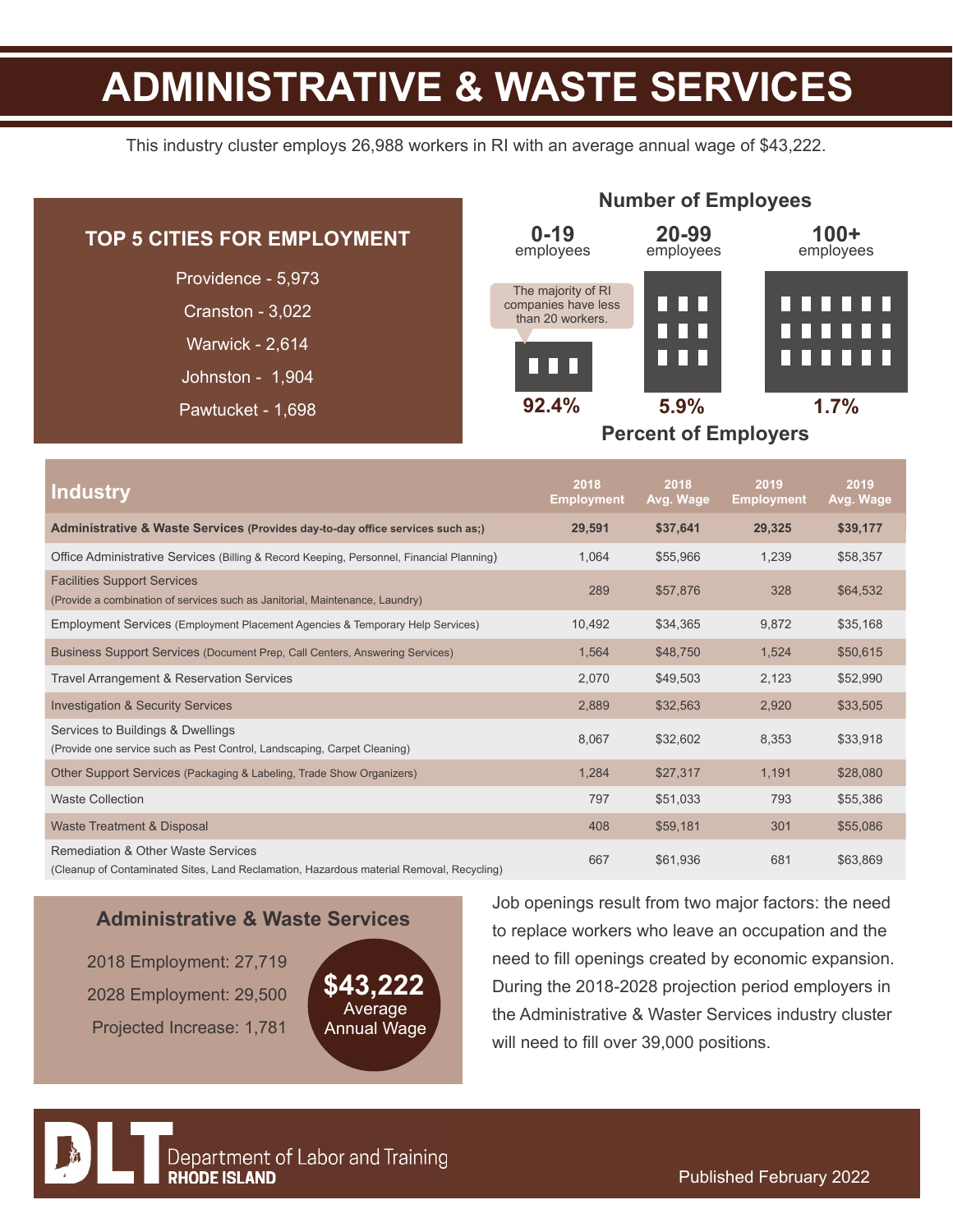## **ADMINISTRATIVE & WASTE SERVICES**

Occupations in Administrative & Waste Services with the most total openings during the 2018-2028 projection period.

| <b>Occupation</b>                                                                  | 2018<br><b>Employment</b> | 2028<br><b>Employment</b> | <b>Total</b><br><b>Openings</b> | Entry<br>Wage | <b>Median</b><br>Wage | <b>Experienced</b><br>Wage |
|------------------------------------------------------------------------------------|---------------------------|---------------------------|---------------------------------|---------------|-----------------------|----------------------------|
| Janitors and Cleaners, Except Maids and<br><b>Housekeeping Cleaners</b>            | 3,201                     | 3,488                     | 46,91                           | \$11.31       | \$13.55               | \$15.17                    |
| Landscaping and Groundskeeping Workers                                             | 3,050                     | 3,378                     | 4,490                           | \$13.09       | \$16.86               | \$20.06                    |
| <b>Helpers--Production Workers</b>                                                 | 1,820                     | 2,371                     | 3,639                           | \$11.08       | \$12.04               | \$13.13                    |
| Laborers and Freight, Stock, and Material<br>Movers, Hand                          | 2,267                     | 2,347                     | 3,284                           | \$11.11       | \$12.05               | \$13.53                    |
| <b>Security Guards</b>                                                             | 2,022                     | 2,130                     | 2,780                           | \$11.45       | \$14.22               | \$17.14                    |
| Packers and Packagers, Hand                                                        | 1,106                     | 1,142                     | 1,655                           | \$11.12       | \$12.00               | \$13.07                    |
| <b>Customer Service Representatives</b>                                            | 890                       | 950                       | 1,286                           | \$12.98       | \$16.26               | \$18.40                    |
| Office Clerks, General                                                             | 1,048                     | 1,001                     | 1,180                           | \$11.87       | \$16.91               | \$19.84                    |
| <b>Refuse and Recyclable Material Collectors</b>                                   | 356                       | 388                       | 546                             | \$12.51       | \$18.52               | \$20.65                    |
| Heavy and Tractor-Trailer Truck Drivers                                            | 366                       | 395                       | 462                             | \$18.50       | \$23.38               | \$25.58                    |
| <b>Hazardous Materials Removal Workers</b>                                         | 303                       | 330                       | 424                             | \$13.72       | \$20.15               | \$23.96                    |
| Bookkeeping, Accounting, and Auditing<br><b>Clerks</b>                             | 344                       | 343                       | 399                             | \$16.57       | \$21.69               | \$23.96                    |
| <b>Human Resources Specialists</b>                                                 | 337                       | 355                       | 365                             | \$17.53       | \$31.33               | \$43.02                    |
| First-Line Supervisors of Landscaping, Lawn<br>Service, and Groundskeeping Workers | 288                       | 319                       | 362                             | \$18.08       | \$24.68               | \$33.89                    |
| <b>Pest Control Workers</b>                                                        | 237                       | 252                       | 352                             | \$13.35       | \$18.26               | \$21.87                    |
| Personal Care Aides                                                                | 237                       | 236                       | 329                             | \$12.23       | \$14.15               | \$15.16                    |
| Security and Fire Alarm Systems Installers                                         | 203                       | 234                       | 293                             | \$13.36       | \$22.36               | \$32.17                    |
| <b>Crossing Guards</b>                                                             | 149                       | 157                       | 259                             | \$13.00       | \$17.91               | \$25.93                    |
| First-Line Supervisors of Office and<br><b>Administrative Support Workers</b>      | 214                       | 218                       | 230                             | \$22.81       | \$32.63               | \$37.54                    |
| Secretaries and Administrative Assistants,<br>Except Legal, Medical, and Executive | 233                       | 210                       | 225                             | \$16.03       | \$19.45               | \$22.65                    |
| Market Research Analysts and Marketing<br><b>Specialists</b>                       | 150                       | 178                       | 196                             | \$20.03       | \$30.05               | \$41.77                    |
| <b>Billing and Posting Clerks</b>                                                  | 135                       | 156                       | 179                             | \$13.04       | \$18.92               | \$22.21                    |
| <b>Stock Clerks and Order Fillers</b>                                              | 124                       | 130                       | 175                             | \$11.16       | \$11.97               | \$14.58                    |
| Septic Tank Servicers and Sewer Pipe<br>Cleaners                                   | 116                       | 131                       | 155                             | \$14.12       | \$20.39               | \$23.35                    |
| <b>Accountants and Auditors</b>                                                    | 135                       | 151                       | 149                             | \$22.64       | \$37.93               | \$53.11                    |
| Packaging and Filling Machine Operators<br>and Tenders                             | 92                        | 95                        | 111                             | NA            | $\sf NA$              | $\sf NA$                   |

Source:

Occupational Wages: May 2020 Occupational Employment Wage Statistics Survey. Industry Wages: 2020 Quarterly Census of Employment & Wages Program. NA: Wage Not Available



**A publication of the Labor Market Information Division**

**RI Department of Labor and Training, 1511 Pontiac Ave., Cranston, RI 02920 https://dlt.ri.gov/ TTY via RI Relay 711**

**Equal Opportunity Employer. Auxiliary aids and services available upon request to individuals with disabilities.**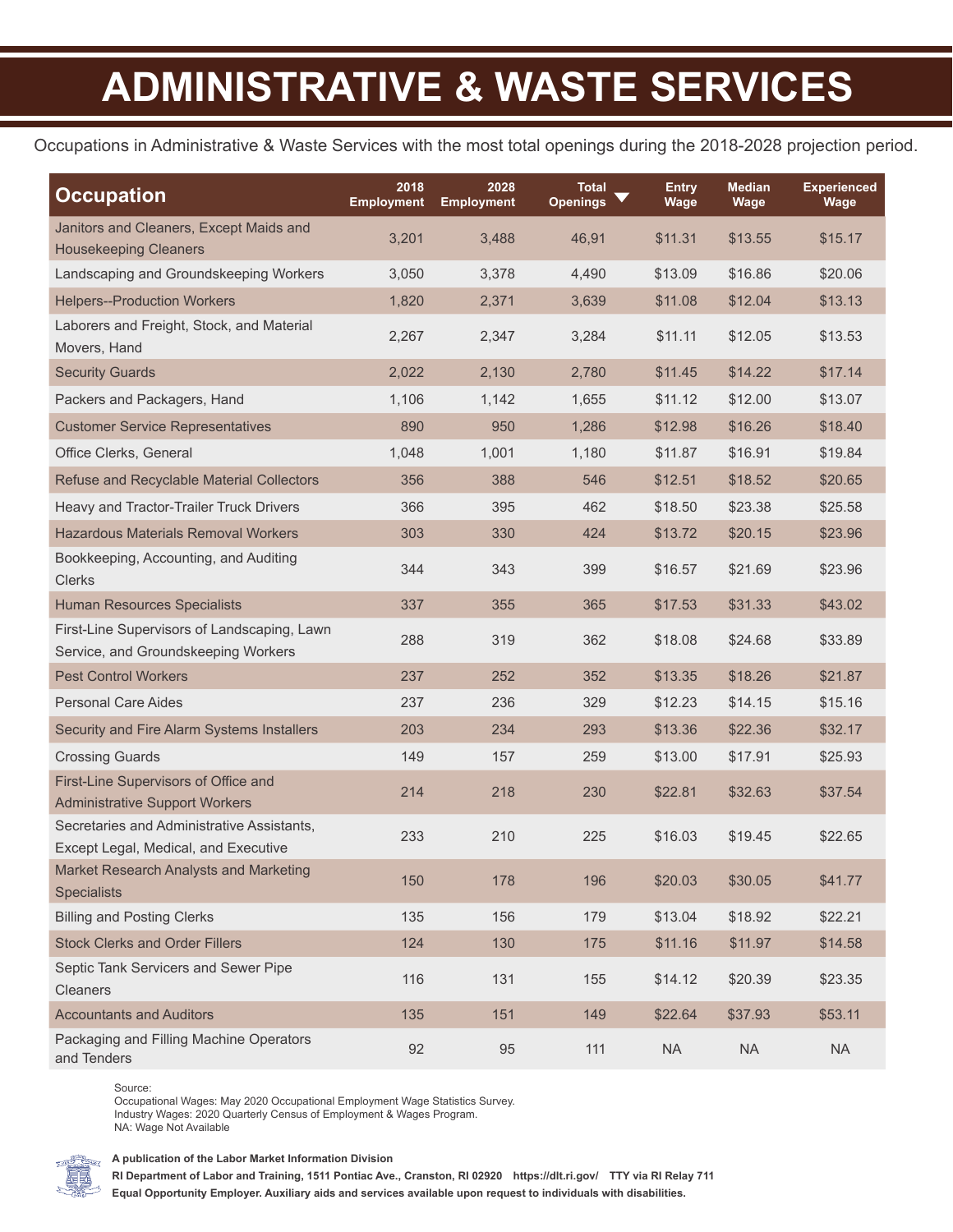### **FINANCE & INSURANCE**

This industry cluster employs 25,629 workers in RI with an average annual wage of \$110,396.

#### **TOP 10 CITIES FOR EMPLOYMENT**

Johnston - 4,288 Providence - 4,268 East Providence - 3,357 Smithfield - 3.290 Lincoln - 2,637 Warwick - 2,446 Cranston - 650 Middletown - 566 Pawtucket - 565 North Kingstown - 348

#### **Credit Intermediation & Related Activities**

2018 Employment: 11,807 2028 Employment: 12,350 Projected Increase: 543

Average Annual Wage **\$88,706**

#### **Insurance Carriers & Related Activities**

2018 Employment: 9,084 2028 Employment: 9,630 Projected Increase: 546

**Average** Annual Wage **\$94,776**



**Businesses in Credit Intermediation & Related Activities** engage in lending and/or check cashing services such as Banks and Credit Unions.

**Businesses in Insurance Carriers & Related Activities** engage in underwriting or selling insurance policies, and by providing other employee-benefit related services.

#### **Businesses in Securities, Commodities &**

**Investments** engage in: raising investment capital; act as agents between buyers and sellers; manage portfolios; provide investment advice; and other financial services

Job openings result from two major factors: the need to replace workers who leave an occupation and the need to fill openings created by economic expansion. During the 2018-2028 projection period employers in the Finance & Insurance industry cluster will need to fill 26,300 positions.

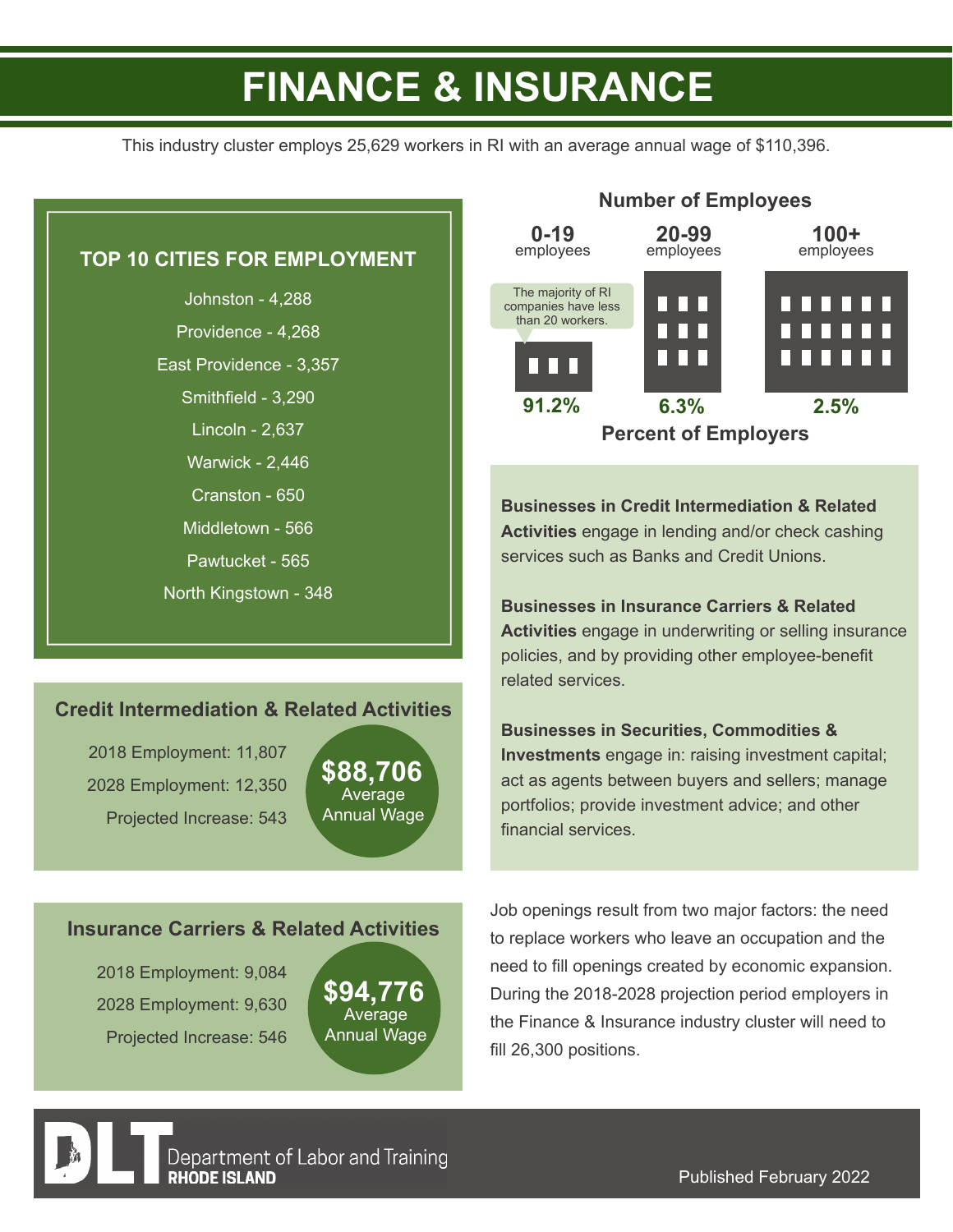# **FINANCE & INSURANCE**

Occupations in Finance & Insurance with the most total openings during the 2018-2028 projection period.

| <b>Occupation</b>                                                      | 2018<br><b>Employment</b> | 2028<br><b>Employment</b> | <b>Total</b><br><b>Openings</b> | <b>Entry</b><br>Wage | <b>Median</b><br>Wage | <b>Experienced</b><br>Wage |
|------------------------------------------------------------------------|---------------------------|---------------------------|---------------------------------|----------------------|-----------------------|----------------------------|
| Securities, Commodities, and Financial<br><b>Services Sales Agents</b> | 1,958                     | 2,022                     | 1,948                           | \$22.50              | \$36.68               | \$50.30                    |
| <b>Insurance Sales Agents</b>                                          | 1,403                     | 1,581                     | 1,628                           | \$17.59              | \$32.10               | \$43.12                    |
| <b>Loan Officers</b>                                                   | 1,629                     | 1,744                     | 1,526                           | \$13.86              | \$28.76               | \$39.41                    |
| <b>Tellers</b>                                                         | 1,242                     | 1,076                     | 1,231                           | \$14.01              | \$18.04               | \$20.38                    |
| Loan Interviewers and Clerks                                           | 826                       | 894                       | 940                             | \$16.37              | \$23.76               | \$27.52                    |
| <b>Personal Financial Advisors</b>                                     | 918                       | 997                       | 802                             | \$24.93              | \$46.69               | \$72.86                    |
| <b>Accountants and Auditors</b>                                        | 633                       | 676                       | 653                             | \$24.10              | \$39.05               | \$52.01                    |
| <b>Credit Analysts</b>                                                 | 683                       | 706                       | 647                             | \$27.88              | \$39.75               | \$48.91                    |
| <b>Management Analysts</b>                                             | 606                       | 650                       | 636                             | \$25.88              | \$39.70               | \$49.56                    |
| Bookkeeping, Accounting, and Auditing<br><b>Clerks</b>                 | 532                       | 511                       | 586                             | \$16.33              | \$22.89               | \$26.80                    |
| Software Developers, Applications                                      | 535                       | 618                       | 489                             | \$31.91              | \$50.54               | \$61.63                    |
| Office Clerks, General                                                 | 401                       | 386                       | 456                             | \$13.23              | \$18.62               | \$22.42                    |
| Claims Adjusters, Examiners, and<br>Investigators                      | 495                       | 486                       | 406                             | \$16.47              | \$33.36               | \$44.34                    |
| <b>Computer Systems Analysts</b>                                       | 445                       | 451                       | 329                             | \$34.28              | \$46.73               | \$55.89                    |
| <b>Insurance Underwriters</b>                                          | 404                       | 393                       | 321                             | \$23.05              | \$33.11               | \$38.97                    |
| <b>Brokerage Clerks</b>                                                | 280                       | 289                       | 303                             | \$20.57              | \$25.91               | \$30.03                    |
| Market Research Analysts and Marketing<br><b>Specialists</b>           | 170                       | 198                       | 216                             | \$22.61              | \$45.39               | \$55.29                    |
| <b>Financial Examiners</b>                                             | 247                       | 264                       | 210                             | \$24.37              | \$39.76               | \$50.27                    |
| <b>Human Resources Specialists</b>                                     | 181                       | 187                       | 190                             | \$22.13              | \$34.96               | \$42.95                    |
| <b>Information Security Analysts</b>                                   | 169                       | 204                       | 168                             | \$32.34              | \$53.55               | \$66.55                    |
| <b>Computer and Information Systems</b><br><b>Managers</b>             | 180                       | 190                       | 155                             | \$57.73              | \$77.43               | \$90.11                    |
| Compensation, Benefits, and Job Analysis<br><b>Specialists</b>         | 101                       | 111                       | 111                             | \$17.87              | \$33.83               | \$44.12                    |
| <b>Database Administrators</b>                                         | 129                       | 136                       | 101                             | \$32.11              | \$48.67               | \$59.20                    |
| Software Developers, Systems Software                                  | 115                       | 121                       | 89                              | <b>NA</b>            | <b>NA</b>             | <b>NA</b>                  |
| <b>Public Relations Specialists</b>                                    | 78                        | 82                        | 87                              | \$26.52              | \$38.51               | \$50.86                    |
| <b>Operations Research Analysts</b>                                    | 81                        | 101                       | 79                              | \$20.81              | \$25.10               | \$39.17                    |
| <b>Computer Network Support Specialists</b>                            | 83                        | 88                        | 75                              | \$20.82              | \$30.35               | \$39.84                    |

Source:

Occupational Wages: May 2020 Occupational Employment Wage Statistics Survey. Industry Wages: 2020 Quarterly Census of Employment & Wages Program. NA: Wage Not Available

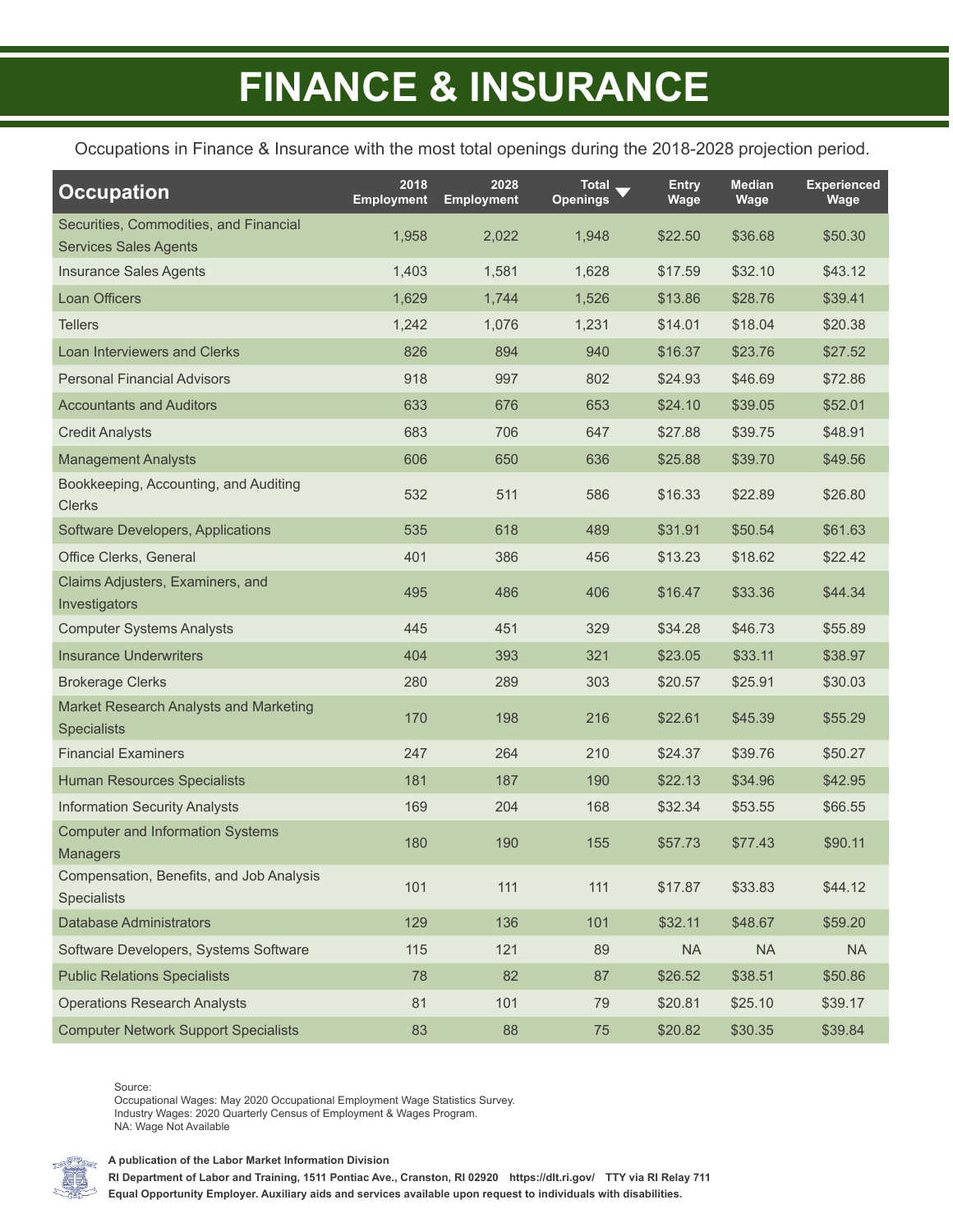### **PROFESSIONAL & TECHNICAL SERVICES**

This industry cluster employs 25,606 workers in RI with an average annual wage of \$86,215.

| <b>TOP 5 CITIES FOR EMPLOYMENT</b> | $0 - 19$<br>employees                   | 20-99<br>employees | $100+$<br>employees |  |
|------------------------------------|-----------------------------------------|--------------------|---------------------|--|
| Providence - 6,657                 | The majority of RI                      |                    |                     |  |
| Middletown - 2,502                 | companies have less<br>than 20 workers. | n n n              | mana an             |  |
| <b>Cranston - 2,229</b>            |                                         | nnn<br>nnn         | ,,,,,,,<br>,,,,,,,  |  |
| <b>Warwick - 1,834</b>             | nnn                                     |                    |                     |  |
| East Providence - 1,173            | 96.4%                                   | 3.2%               | 0.4%                |  |
|                                    | <b>Percent of Employers</b>             |                    |                     |  |

| <b>Industry</b>                                       | 2018<br><b>Employment</b> | 2018<br>Avg. Wage | 2019<br><b>Employment</b> | 2019<br>Avg. Wage | 2020<br><b>Employment</b> | 2020<br>Avg. Wage |
|-------------------------------------------------------|---------------------------|-------------------|---------------------------|-------------------|---------------------------|-------------------|
| <b>Professional &amp; Technical Services</b>          | 25,521                    | \$77,969          | 25,687                    | \$81,593          | 25,606                    | \$86,215          |
| Legal Services                                        | 4.263                     | \$70,733          | 4,254                     | \$74,247          | 4,128                     | \$81,089          |
| <b>Accounting &amp; Bookkeeping Services</b>          | 2,984                     | \$64,169          | 3,053                     | \$67,303          | 3,001                     | \$71,579          |
| Architectural & Engineering Services                  | 4,080                     | \$77,657          | 4,143                     | \$79,619          | 4,072                     | \$83,828          |
| <b>Specialized Design Services</b>                    | 469                       | \$64,650          | 468                       | \$63,084          | 442                       | \$70,190          |
| <b>Computer Systems Design &amp; Related Services</b> | 7.439                     | \$93.048          | 7,463                     | \$96,377          | 7,553                     | \$101,589         |
| Management & Technical Consulting Services            | 2.811                     | \$83,520          | 2,827                     | \$90,450          | 2,874                     | \$92,458          |
| Scientific Research & Development Services            | 852                       | \$94,954          | 809                       | \$113,135         | 870                       | \$104,344         |
| <b>Advertising &amp; Related Services</b>             | 867                       | \$64,708          | 820                       | \$66,253          | 847                       | \$67,481          |
| Other Professional & Technical Services               | 1.756                     | \$48,813          | 1,851                     | \$50,976          | 1,819                     | \$57,568          |

#### **Professional & Technical Services**

2018 Employment: 25,521 2028 Employment: 28,000 Projected Increase: 2,479



Job openings result from two major factors: the need to replace workers who leave an occupation and the need to fill openings created by economic expansion. During the 2018-2028 projection period employers in the Professional & Technical industry cluster will need to fill over 28,000 positions.

**Number of Employees**

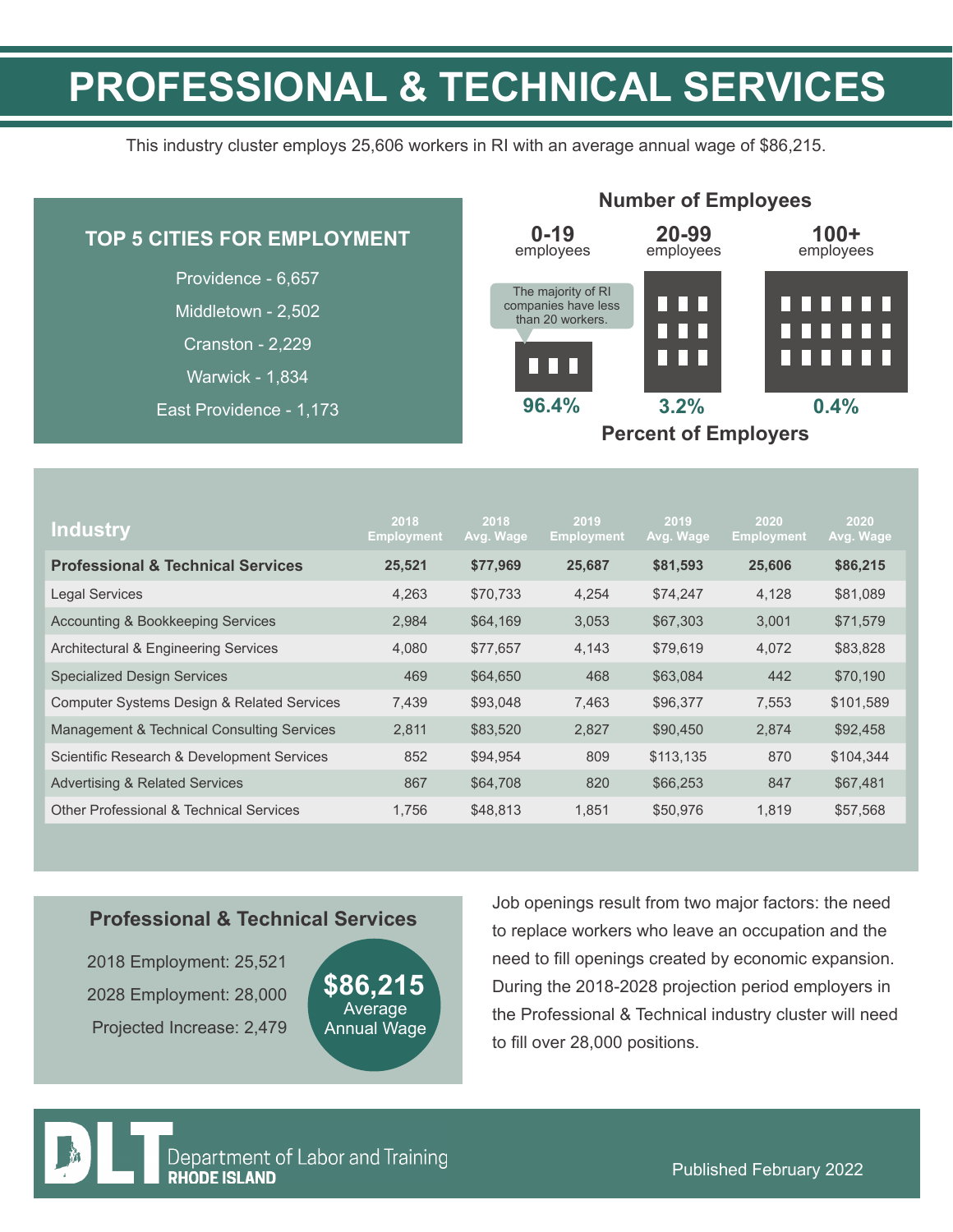### **PROFESSIONAL & TECHNICAL SERVICES**

Occupations in Professional & Technical Services with the most total openings during the 2018-2028 projection period.

| <b>Occupation</b>                                                                  | 2018<br><b>Employment</b> | 2028<br><b>Employment</b> | <b>Total</b><br><b>Openings</b> | <b>Entry</b><br>Wage | <b>Median</b><br>Wage | <b>Experienced</b><br>Wage |
|------------------------------------------------------------------------------------|---------------------------|---------------------------|---------------------------------|----------------------|-----------------------|----------------------------|
| <b>Management Analysts</b>                                                         | 1,176                     | 1,438                     | 1,494                           | \$26.70              | \$45.09               | \$57.48                    |
| Paralegals and Legal Assistants                                                    | 958                       | 1,106                     | 1,239                           | \$17.03              | \$22.57               | \$29.46                    |
| <b>Accountants and Auditors</b>                                                    | 1,046                     | 1,161                     | 1,143                           | \$23.34              | \$37.49               | \$52.98                    |
| Bookkeeping, Accounting, and Auditing<br><b>Clerks</b>                             | 926                       | 935                       | 1,093                           | \$11.44              | \$18.37               | \$24.59                    |
| Office Clerks, General                                                             | 875                       | 897                       | 1,082                           | \$11.63              | \$17.86               | \$21.77                    |
| Secretaries and Administrative Assistants,<br>Except Legal, Medical, and Executive | 804                       | 774                       | 853                             | \$17.61              | \$23.82               | \$28.23                    |
| <b>Legal Secretaries</b>                                                           | 1,014                     | 819                       | 831                             | \$16.92              | \$27.17               | \$30.53                    |
| Software Developers, Applications                                                  | 674                       | 924                       | 813                             | #                    | $^{\#}$               | #                          |
| <b>General and Operations Managers</b>                                             | 620                       | 729                       | 694                             | \$52.30              | \$85.57               | #                          |
| Market Research Analysts and Marketing<br>Specialists                              | 437                       | 576                       | 656                             | \$11.52              | \$23.20               | \$33.80                    |
| <b>Computer Hardware Engineers</b>                                                 | 621                       | 747                       | 619                             | \$32.27              | \$49.51               | \$60.90                    |
| Lawyers                                                                            | 1,017                     | 1,104                     | 596                             | \$31.74              | \$57.60               | \$84.10                    |
| Veterinary Technologists and Technicians                                           | 508                       | 624                       | 573                             | \$13.36              | \$18.27               | \$21.00                    |
| <b>Computer Systems Analysts</b>                                                   | 534                       | 658                       | 554                             | \$23.40              | \$44.43               | \$54.01                    |
| <b>Billing and Posting Clerks</b>                                                  | 373                       | 417                       | 473                             | \$14.87              | \$19.92               | \$23.42                    |
| <b>Customer Service Representatives</b>                                            | 298                       | 322                       | 437                             | \$11.91              | \$18.37               | \$23.43                    |
| <b>Electrical and Electronics Engineering</b><br><b>Technicians</b>                | 367                       | 416                       | 430                             | \$19.53              | \$33.53               | \$39.56                    |
| Network and Computer Systems<br>Administrators                                     | 438                       | 529                       | 428                             | \$31.19              | \$44.43               | \$54.04                    |
| <b>Computer User Support Specialists</b>                                           | 347                       | 431                       | 402                             | \$17.85              | \$29.79               | \$38.44                    |
| First-Line Supervisors of Office and<br><b>Administrative Support Workers</b>      | 328                       | 339                       | 360                             | \$12.25              | \$34.45               | \$41.12                    |
| <b>Graphic Designers</b>                                                           | 278                       | 310                       | 325                             | \$19.10              | \$29.12               | \$36.10                    |
| Receptionists and Information Clerks                                               | 213                       | 224                       | 304                             | \$13.34              | \$17.62               | \$19.59                    |
| Software Developers, Systems Software                                              | 295                       | 363                       | 300                             | $\#$                 | $\#$                  | $\#$                       |
| <b>Advertising Sales Agents</b>                                                    | 181                       | 194                       | 267                             | \$22.57              | \$33.17               | \$38.48                    |
| Logisticians                                                                       | 179                       | 215                       | 223                             | \$20.31              | \$31.11               | \$43.55                    |
| <b>Electrical Engineers</b>                                                        | 231                       | 273                       | 209                             | \$32.96              | \$49.27               | \$66.43                    |

Source:

Occupational Wages: May 2020 Occupational Employment Wage Statistics Survey. Industry Wages: 2020 Quarterly Census of Employment & Wages Program. #: indicates a wage greater than \$100.00 per hour or \$208,000 per year



**A publication of the Labor Market Information Division**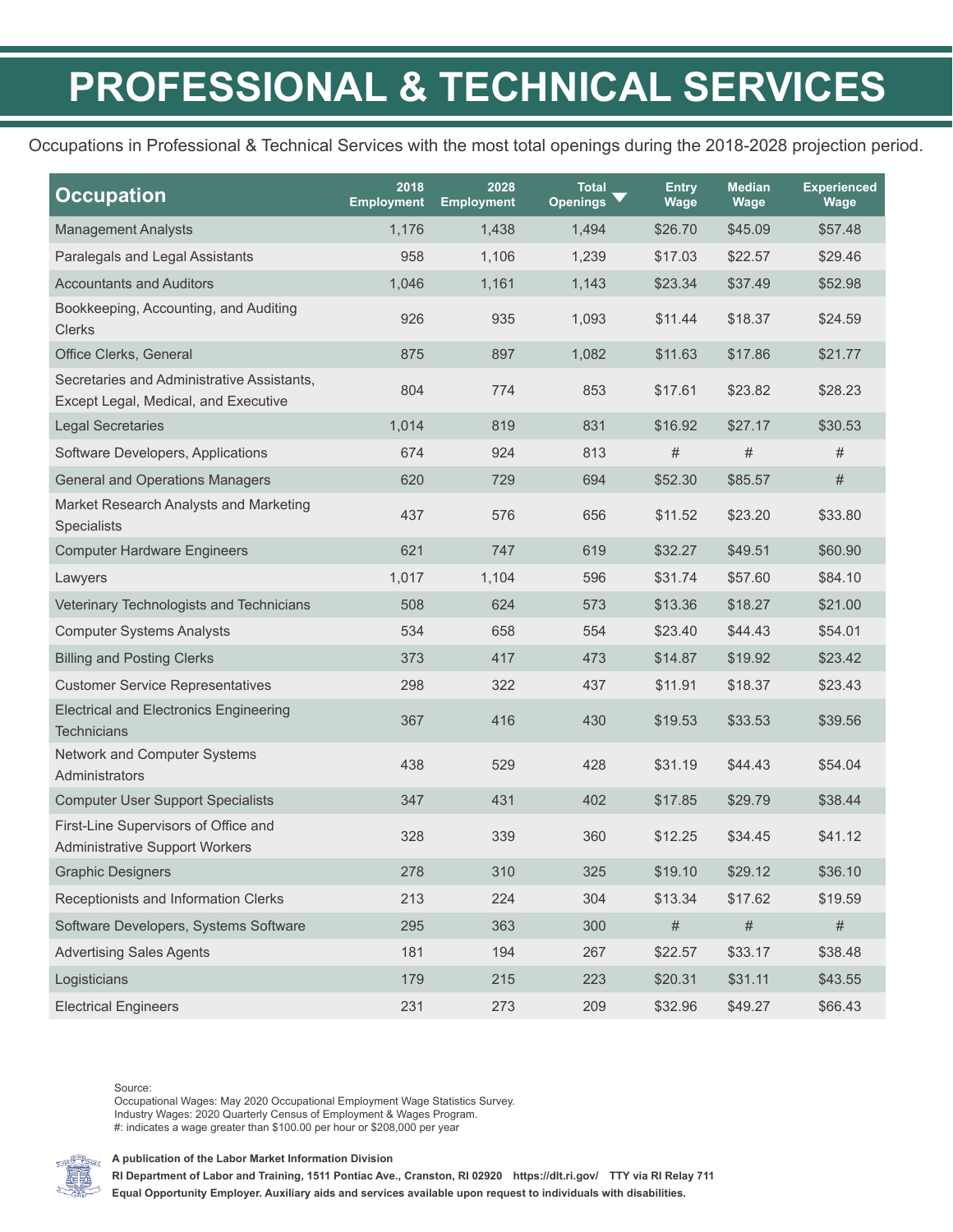### **CONSTRUCTION**

This industry cluster employs 18,928 workers in RI with an average annual wage of \$66,898.



#### **Construction of Buildings**

2018 Employment: 4,683 2028 Employment: 5,180 Projected Increase: 497



#### **Specialty Trade Contractors**

2018 Employment: 12,605 2028 Employment: 13,930 Projected Increase: 1,325



#### **Heavy & Civil Engineering Construction**

2018 Employment: 1,935 2028 Employment: 2,210 Projected Increase: 275

Average Annual Wage **\$92,045**

Job openings result from two major factors: the need to replace workers who leave an occupation and the need to fill openings created by economic expansion. During the 2018-2028 projection period employers in the Construction industry cluster will need to fill 23,900 positions.



Department of Labor and Training **RHODE ISLAND** 

Published February 2022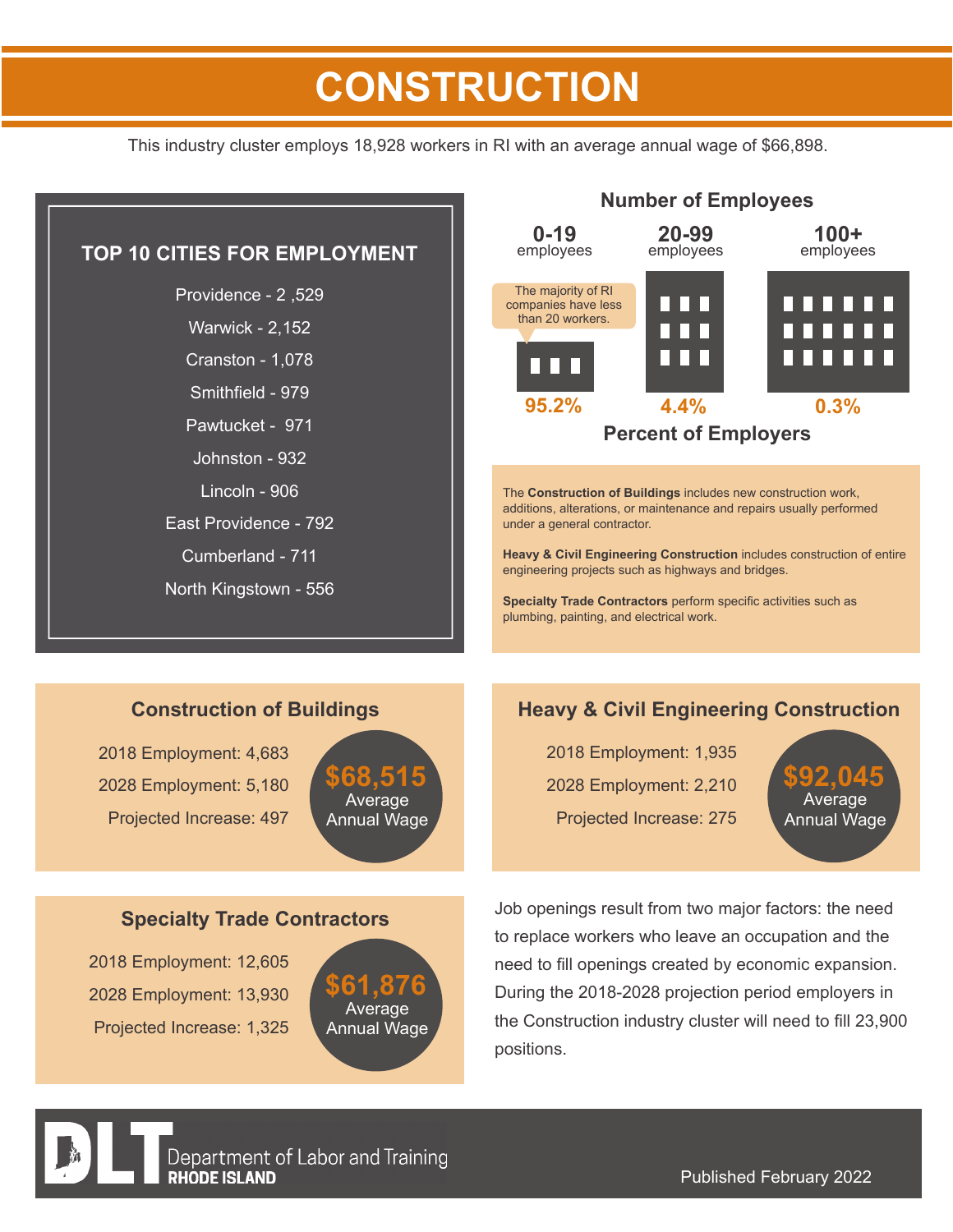### **CONSTRUCTION**

Occupations in Construction with the most total openings during the 2018-2028 projection period.

| <b>Occupation</b>                                                                     | 2018<br><b>Employment</b> | 2028<br><b>Employment</b> | <b>Total</b><br><b>Openings</b> | <b>Entry</b><br>Wage | <b>Median</b><br>Wage | <b>Experienced</b><br>Wage |
|---------------------------------------------------------------------------------------|---------------------------|---------------------------|---------------------------------|----------------------|-----------------------|----------------------------|
| <b>Construction Laborers</b>                                                          | 2,378                     | 2,690                     | 3,130                           | \$16.05              | \$27.07               | \$34.59                    |
| Carpenters                                                                            | 2,481                     | 2,708                     | 2,912                           | \$15.83              | \$23.23               | \$30.58                    |
| Electricians                                                                          | 1,405                     | 1,590                     | 1,920                           | \$16.18              | \$26.15               | \$35.54                    |
| <b>First-Line Supervisors of Construction</b><br><b>Trades and Extraction Workers</b> | 1,389                     | 1,557                     | 1,699                           | \$24.91              | \$39.11               | \$48.13                    |
| Plumbers, Pipefitters, and Steamfitters                                               | 876                       | 1,026                     | 1,205                           | \$19.86              | \$27.80               | \$36.87                    |
| Heating, Air Conditioning, and Refrigeration<br><b>Mechanics and Installers</b>       | 946                       | 1,112                     | 1,171                           | \$18.32              | \$30.35               | \$37.51                    |
| Painters, Construction and Maintenance                                                | 590                       | 619                       | 641                             | \$15.27              | \$18.75               | \$22.73                    |
| <b>Sheet Metal Workers</b>                                                            | 470                       | 522                       | 590                             | \$12.04              | \$24.64               | \$31.52                    |
| <b>Operating Engineers and Other Construction</b><br><b>Equipment Operators</b>       | 396                       | 449                       | 540                             | \$26.14              | \$30.76               | \$34.39                    |
| <b>Structural Iron and Steel Workers</b>                                              | 380                       | 432                       | 532                             | \$32.68              | \$37.99               | \$41.72                    |
| <b>Helpers--Carpenters</b>                                                            | 304                       | 344                       | 477                             | \$12.88              | \$14.90               | \$21.09                    |
| <b>Drywall and Ceiling Tile Installers</b>                                            | 411                       | 411                       | 408                             | \$13.66              | \$20.33               | \$24.72                    |
| <b>Heavy and Tractor-Trailer Truck Drivers</b>                                        | 304                       | 343                       | 407                             | \$15.90              | \$24.14               | \$29.31                    |
| <b>Roofers</b>                                                                        | 327                       | 371                       | 404                             | \$12.52              | \$25.19               | \$30.16                    |
| <b>Cost Estimators</b>                                                                | 325                       | 367                       | 383                             | \$21.98              | \$42.30               | \$54.58                    |
| Bookkeeping, Accounting, and Auditing<br><b>Clerks</b>                                | 318                       | 323                       | 378                             | \$20.31              | \$30.22               | \$44.38                    |
| <b>Cement Masons and Concrete Finishers</b>                                           | 280                       | 312                       | 343                             | \$15.55              | \$28.01               | \$40.92                    |
| Helpers--Pipelayers, Plumbers, Pipefitters,<br>and Steamfitters                       | 168                       | 198                       | 276                             | \$14.95              | \$17.72               | \$19.06                    |
| <b>Construction Managers</b>                                                          | 280                       | 318                       | 253                             | \$31.72              | \$52.27               | \$69.57                    |
| <b>Brickmasons and Blockmasons</b>                                                    | 137                       | 152                       | 159                             | \$22.49              | \$37.02               | \$41.18                    |
| <b>Tapers</b>                                                                         | 156                       | 156                       | 155                             | <b>NA</b>            | <b>NA</b>             | <b>NA</b>                  |
| First-Line Supervisors of Mechanics,<br>Installers, and Repairers                     | 122                       | 140                       | 138                             | \$30.10              | \$40.35               | \$50.89                    |
| First-Line Supervisors of Office and<br><b>Administrative Support Workers</b>         | 104                       | 105                       | 110                             | \$23.51              | \$38.43               | \$47.75                    |
| Insulation Workers, Mechanical                                                        | 82                        | $90\,$                    | 106                             | <b>NA</b>            | <b>NA</b>             | <b>NA</b>                  |
| <b>Cabinetmakers and Bench Carpenters</b>                                             | 68                        | 77                        | 84                              | <b>NA</b>            | <b>NA</b>             | <b>NA</b>                  |
| <b>Civil Engineers</b>                                                                | 79                        | 89                        | 75                              | NA                   | NA                    | <b>NA</b>                  |

Source:

Occupational Wages: May 2020 Occupational Employment Wage Statistics Survey. Industry Wages: 2020 Quarterly Census of Employment & Wages Program. NA: Wage Not Available

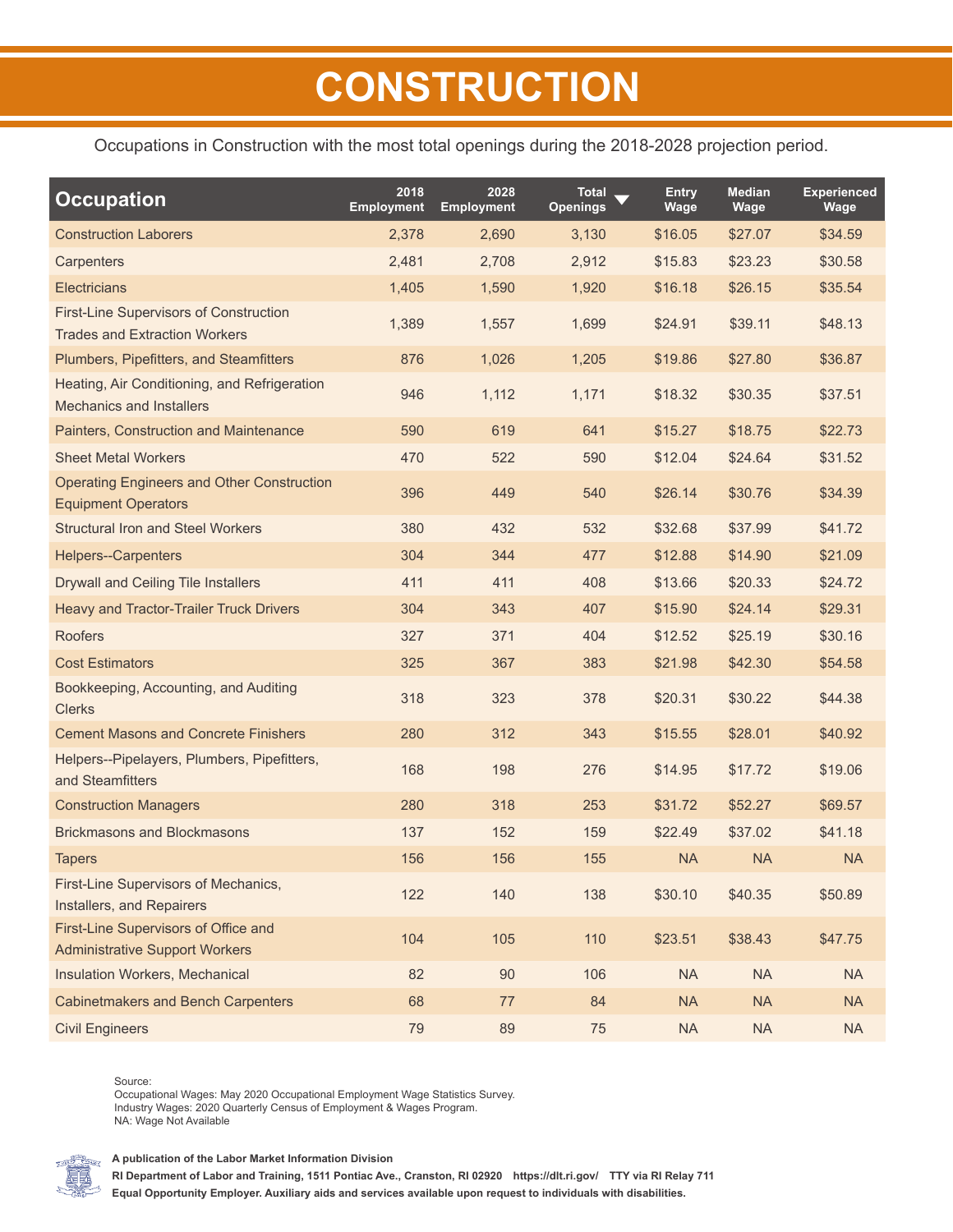### **WHOLESALE TRADE**

This industry cluster employs 14,918 workers in RI with an average annual wage of \$85,148.



2018 Employment: 2,703 2028 Employment: 2,720 Projected Increase: 17

**RHODE ISLAND** 

Average **Annual Wage \$121,580**

Department of Labor and Training

#### Published February 2022

During the 2018-2028 projection period employers in

**Number of Employees**

the Wholesale Trade cluster will need to fill over

18,700 positions.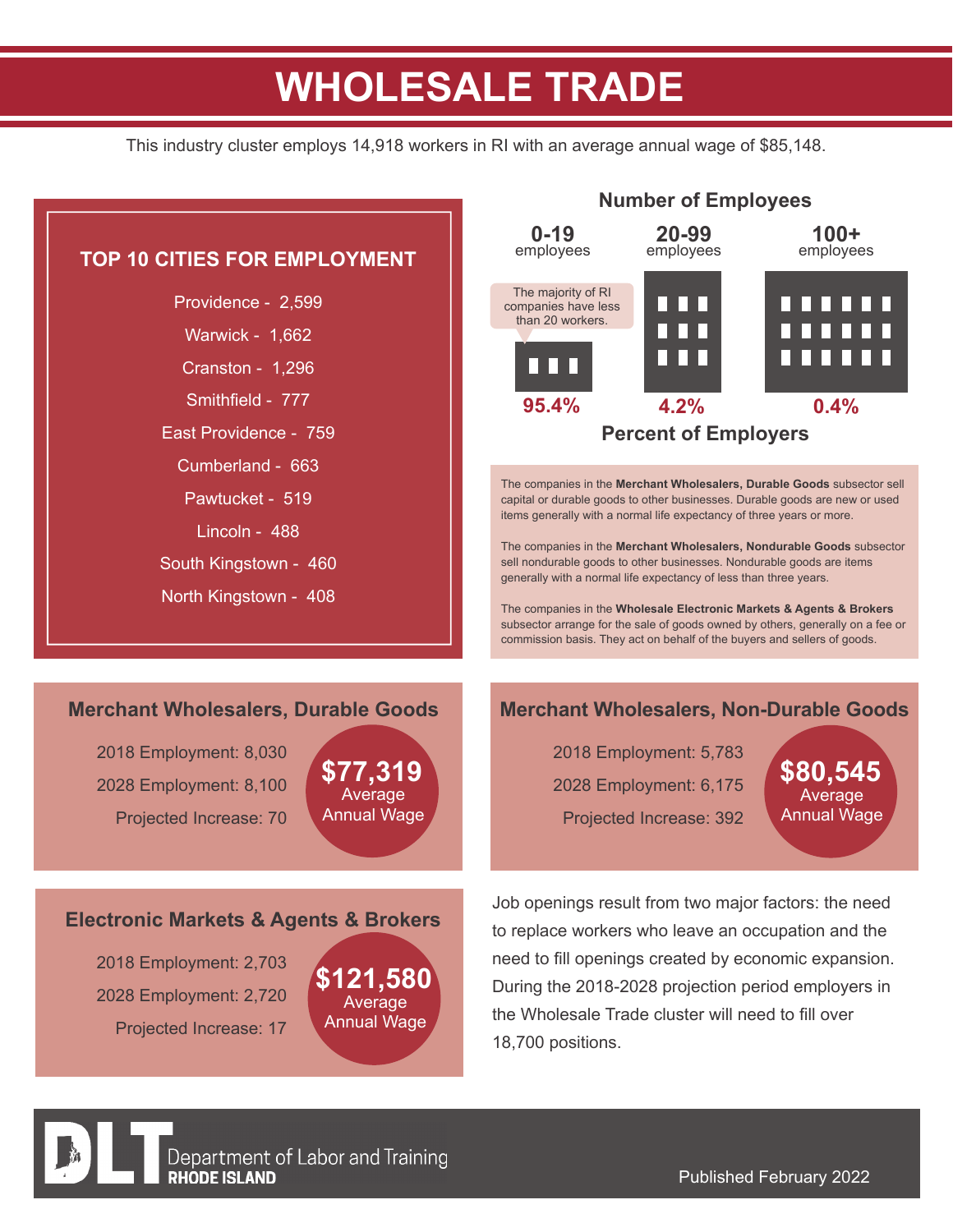### **WHOLESALE TRADE**

Occupations in Wholesale Trade with the most total openings during the 2018-2028 projection period.

| <b>Occupation</b>                                                                                         | 2018<br><b>Employment</b> | 2028<br><b>Employment</b> | Total<br><b>Openings</b> | <b>Entry</b><br>Wage | <b>Median</b><br>Wage | <b>Experienced</b><br>Wage |
|-----------------------------------------------------------------------------------------------------------|---------------------------|---------------------------|--------------------------|----------------------|-----------------------|----------------------------|
| Sales Representatives, Wholesale and<br>Manufacturing, Except Technical and<br><b>Scientific Products</b> | 3,107                     | 3,250                     | 3,477                    | \$17.23              | \$32.24               | \$50.62                    |
| Laborers and Freight, Stock, and Material<br>Movers, Hand                                                 | 1,342                     | 1,424                     | 2,003                    | \$11.88              | \$16.15               | \$21.68                    |
| <b>Customer Service Representatives</b>                                                                   | 944                       | 882                       | 1,154                    | \$14.91              | \$20.03               | \$24.03                    |
| Office Clerks, General                                                                                    | 630                       | 596                       | 700                      | \$11.44              | \$18.71               | \$25.99                    |
| <b>Light Truck or Delivery Services Drivers</b>                                                           | 495                       | 524                       | 609                      | \$12.60              | \$18.55               | \$23.63                    |
| <b>General and Operations Managers</b>                                                                    | 524                       | 553                       | 497                      | \$43.04              | \$62.63               | \$93.21                    |
| <b>Heavy and Tractor-Trailer Truck Drivers</b>                                                            | 380                       | 410                       | 479                      | \$13.78              | \$20.49               | \$24.16                    |
| Bookkeeping, Accounting, and Auditing<br><b>Clerks</b>                                                    | 446                       | 417                       | 474                      | \$16.93              | \$23.13               | \$27.61                    |
| Shipping, Receiving, and Traffic Clerks                                                                   | 356                       | 357                       | 355                      | \$15.11              | \$19.37               | \$25.15                    |
| First-Line Supervisors of Office and<br><b>Administrative Support Workers</b>                             | 290                       | 280                       | 289                      | \$26.87              | \$36.32               | \$45.26                    |
| Market Research Analysts and Marketing<br><b>Specialists</b>                                              | 204                       | 232                       | 251                      | \$20.77              | \$29.79               | \$47.81                    |
| <b>Sales Managers</b>                                                                                     | 236                       | 246                       | 224                      | \$32.33              | \$75.38               | \$98.14                    |
| <b>Accountants and Auditors</b>                                                                           | 195                       | 204                       | 195                      | \$25.77              | \$41.48               | \$49.55                    |
| <b>Industrial Machinery Mechanics</b>                                                                     | 154                       | 156                       | 144                      | \$18.38              | \$25.03               | \$29.91                    |
| Computer, Automated Teller, and Office<br><b>Machine Repairers</b>                                        | 127                       | 128                       | 136                      | \$14.99              | \$22.15               | \$26.39                    |
| Secretaries and Administrative Assistants,<br>Except Legal, Medical, and Executive                        | 136                       | 121                       | 129                      | \$15.25              | \$22.81               | \$25.59                    |
| First-Line Supervisors of Production and<br><b>Operating Workers</b>                                      | 115                       | 121                       | 126                      | \$18.21              | \$34.88               | \$40.16                    |
| Janitors and Cleaners, Except Maids and<br><b>Housekeeping Cleaners</b>                                   | 64                        | 71                        | 96                       | <b>NA</b>            | <b>NA</b>             | <b>NA</b>                  |
| Inspectors, Testers, Sorters, Samplers, and<br>Weighers                                                   | 80                        | 75                        | 91                       | \$13.31              | \$20.22               | \$26.45                    |
| <b>Management Analysts</b>                                                                                | 82                        | 86                        | 83                       | \$22.45              | \$34.56               | \$50.54                    |
| <b>Graphic Designers</b>                                                                                  | 74                        | 78                        | 80                       | \$18.59              | \$28.85               | \$36.36                    |
| Bus and Truck Mechanics and Diesel Engine<br>Specialists                                                  | 68                        | 75                        | 73                       | <b>NA</b>            | <b>NA</b>             | <b>NA</b>                  |
| Logisticians                                                                                              | 64                        | 66                        | 64                       | \$25.88              | \$36.20               | \$45.20                    |
| <b>Financial Managers</b>                                                                                 | 54                        | 63                        | 54                       | \$43.99              | \$80.52               | \$90.66                    |

Source:

NA: Wage Not Available

Occupational Wages: May 2020 Occupational Employment Wage Statistics Survey. Industry Wages: 2020 Quarterly Census of Employment & Wages Program.



**A publication of the Labor Market Information Division**

**RI Department of Labor and Training, 1511 Pontiac Ave., Cranston, RI 02920 https://dlt.ri.gov/ TTY via RI Relay 711**

**Equal Opportunity Employer. Auxiliary aids and services available upon request to individuals with disabilities.**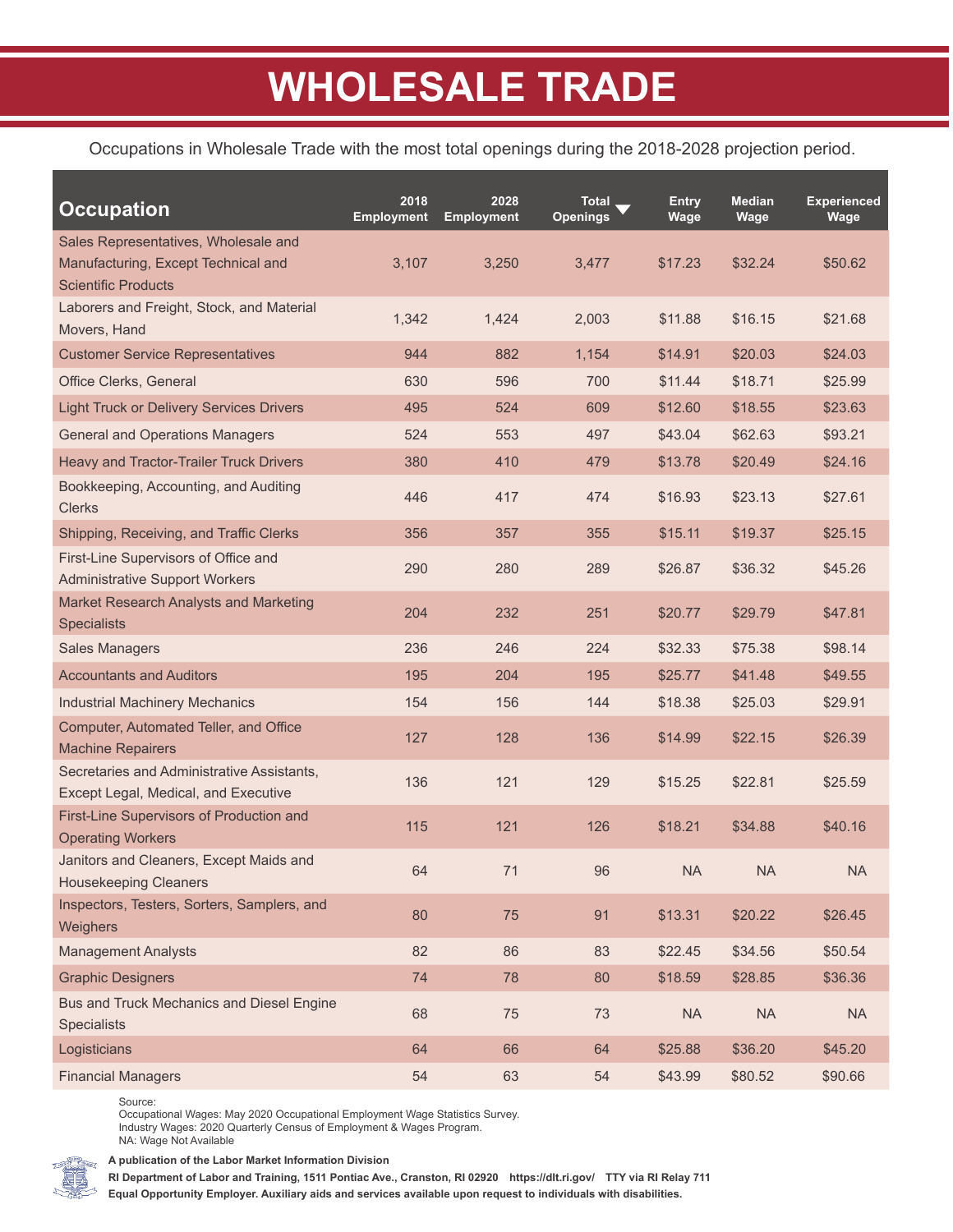### **HEALTHCARE INFORMATION**

This industry cluster employs 5,241 workers in RI with an average annual wage of \$87,296.



6,400 positions.

Annual Wage

Department of Labor and Training

**RHODE ISLAND** 

#### Published February 2022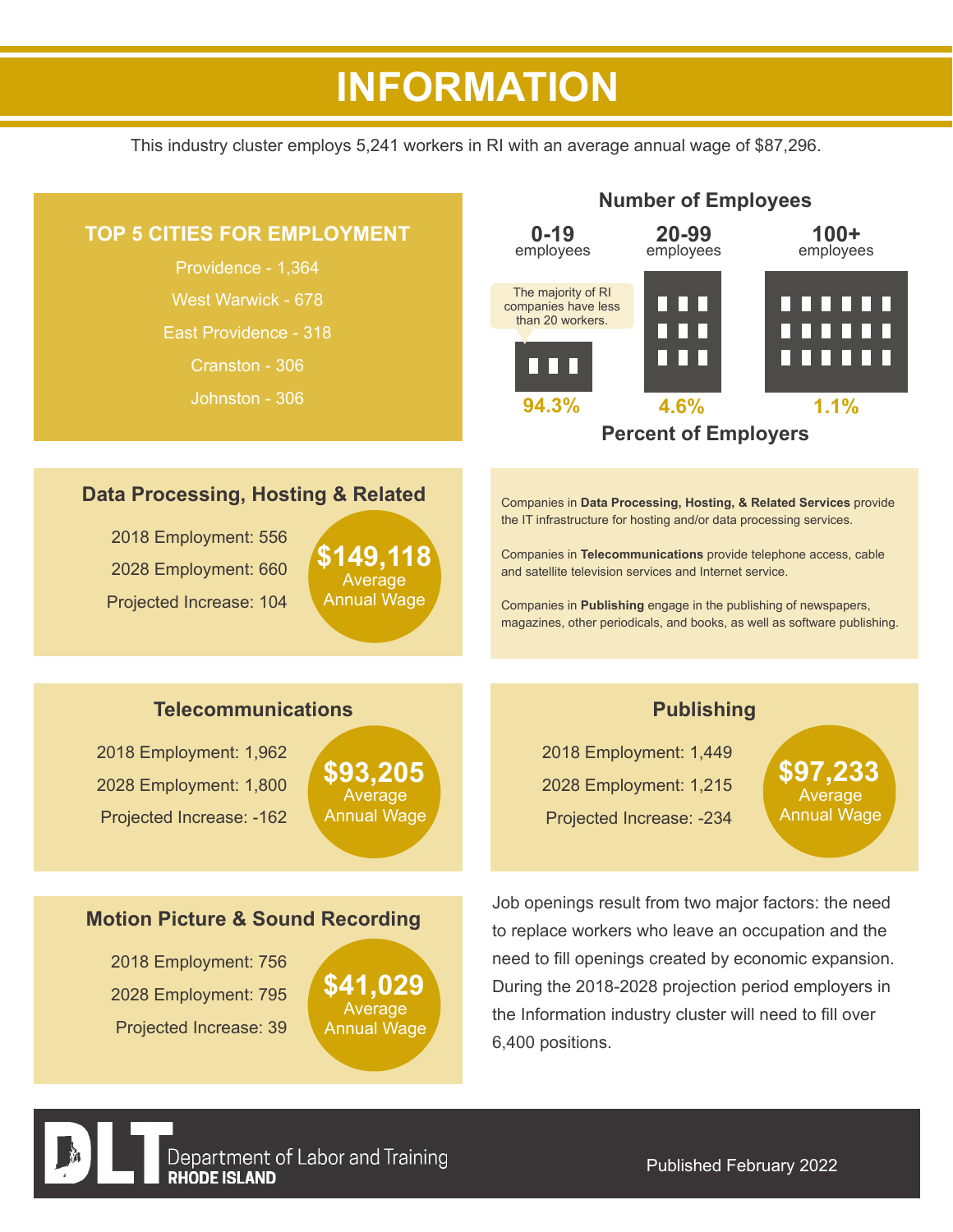### **INFORMATION**

#### Occupations in Information with the most total openings during the 2018-2028 projection period.

| <b>Occupation</b>                                                             | 2018<br><b>Employment</b> | 2028<br><b>Employment</b> | <b>Total</b><br><b>Openings</b> | <b>Entry</b><br>Wage | <b>Median</b><br>Wage | <b>Experienced</b><br>Wage |
|-------------------------------------------------------------------------------|---------------------------|---------------------------|---------------------------------|----------------------|-----------------------|----------------------------|
| <b>Customer Service Representatives</b>                                       | 478                       | 393                       | 495                             | \$13.35              | \$20.37               | \$31.19                    |
| <b>Computer User Support Specialists</b>                                      | 308                       | 299                       | 240                             | \$21.57              | \$35.76               | \$43.06                    |
| <b>Advertising Sales Agents</b>                                               | 236                       | 188                       | 240                             | \$11.97              | \$24.05               | \$35.37                    |
| <b>Producers and Directors</b>                                                | 221                       | 222                       | 218                             | \$12.53              | \$28.79               | \$42.91                    |
| Librarians                                                                    | 186                       | 203                       | 210                             | \$19.53              | \$26.36               | \$31.14                    |
| Software Developers, Applications                                             | 191                       | 227                       | 183                             | <b>NA</b>            | <b>NA</b>             | <b>NA</b>                  |
| Meeting, Convention, and Event Planners                                       | 131                       | 146                       | 172                             | <b>NA</b>            | <b>NA</b>             | <b>NA</b>                  |
| <b>Reporters and Correspondents</b>                                           | 122                       | 96                        | 108                             | \$12.32              | \$30.31               | \$38.77                    |
| <b>Editors</b>                                                                | 131                       | 98                        | 92                              | \$19.70              | \$35.50               | \$46.93                    |
| First-Line Supervisors of Office and<br><b>Administrative Support Workers</b> | 87                        | 79                        | 79                              | \$25.95              | \$39.06               | \$46.32                    |
| <b>Computer Systems Analysts</b>                                              | 89                        | 99                        | 78                              | \$34.45              | \$50.24               | \$66.79                    |
| <b>Broadcast Technicians</b>                                                  | 64                        | 63                        | 67                              | \$11.45              | \$22.49               | \$33.25                    |
| <b>Office Clerks, General</b>                                                 | 66                        | 58                        | 67                              | \$13.22              | \$20.80               | \$23.52                    |
| <b>Radio and Television Announcers</b>                                        | 68                        | 60                        | 66                              | <b>NA</b>            | <b>NA</b>             | <b>NA</b>                  |
| <b>Market Research Analysts and Marketing</b><br><b>Specialists</b>           | 56                        | 61                        | 65                              | \$15.72              | \$36.76               | \$48.96                    |
| <b>Computer and Information Systems</b><br><b>Managers</b>                    | 65                        | 66                        | 52                              | \$59.08              | \$75.15               | \$81.62                    |
| Software Developers, Systems Software                                         | 59                        | 66                        | 51                              | \$31.60              | \$52.48               | \$76.44                    |
| <b>Computer Programmers</b>                                                   | 88                        | 75                        | 44                              | \$30.47              | \$45.13               | \$86.41                    |
| <b>Computer Network Support Specialists</b>                                   | 59                        | 55                        | 42                              | \$14.42              | \$36.47               | \$58.07                    |
| Photographers                                                                 | 42                        | 38                        | 35                              | \$14.53              | \$23.16               | \$29.22                    |
| <b>Graphic Designers</b>                                                      | 38                        | 35                        | 34                              | \$16.53              | \$27.58               | \$35.50                    |
| <b>Marketing Managers</b>                                                     | 33                        | 31                        | 27                              | <b>NA</b>            | <b>NA</b>             | <b>NA</b>                  |

Source:

Occupational Wages: May 2020 Occupational Employment Wage Statistics Survey. Industry Wages: 2020 Quarterly Census of Employment & Wages Program. NA: Wage Not Available



**A publication of the Labor Market Information Division**

**RI Department of Labor and Training, 1511 Pontiac Ave., Cranston, RI 02920 https://dlt.ri.gov/ TTY via RI Relay 711**

**Equal Opportunity Employer. Auxiliary aids and services available upon request to individuals with disabilities.**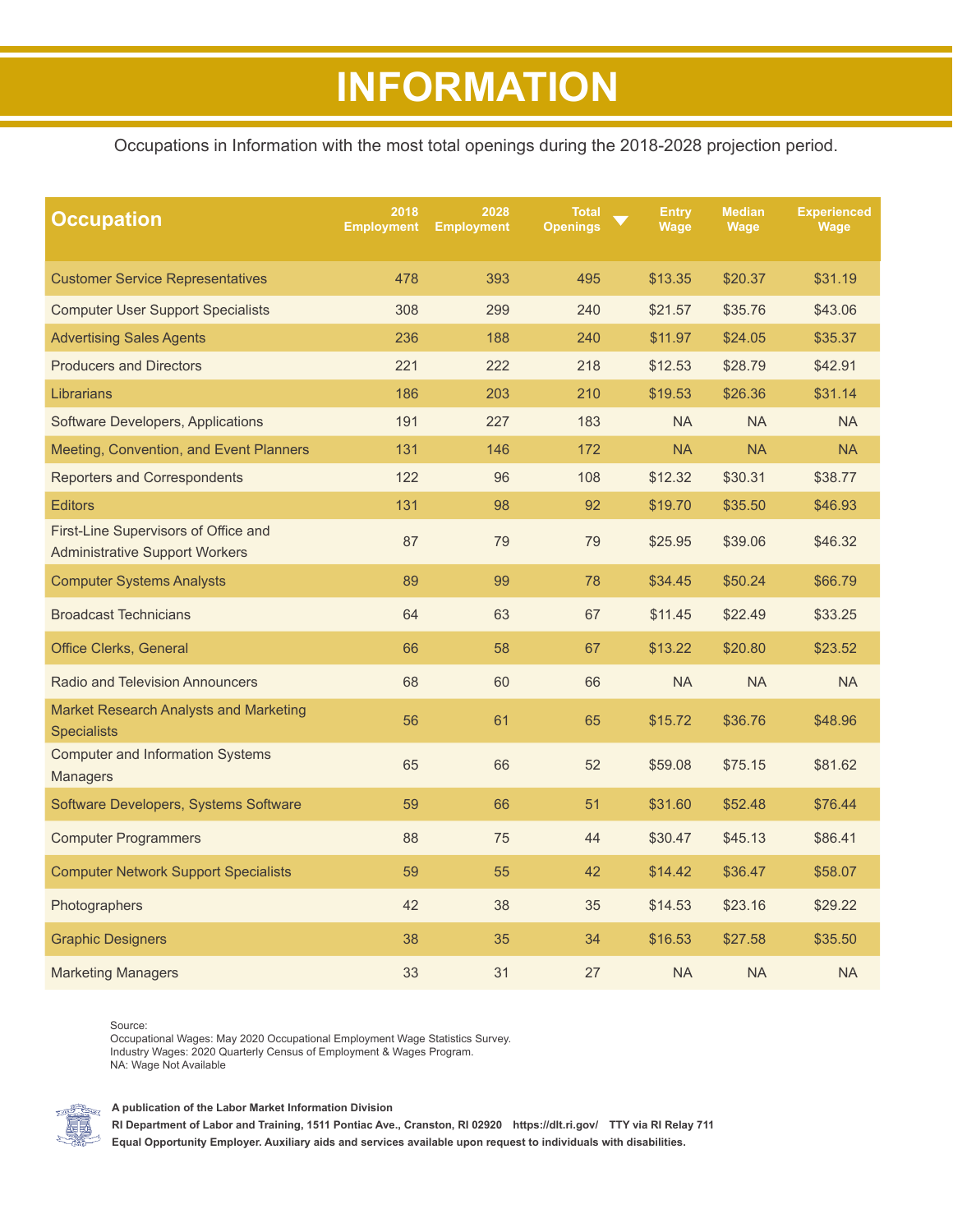### **TRANSPORTATION & WAREHOUSING**

This industry cluster employs 10,693 workers in RI with an average annual wage of \$44,812.

**Number of Employees**

| <b>TOP 10 CITIES FOR EMPLOYMENT</b><br><b>Warwick - 2,520</b><br>Providence - 1,379<br>North Kingstown - 858<br>Cranston - 776<br>Cumberland - 623           | 20-99<br>$100+$<br>$0 - 19$<br>employees<br>employees<br>employees<br>The majority of RI<br>n n n<br>companies have less<br>than 20 workers.<br>nnn<br>0 O O<br>n 11 M<br>. .<br>90.4%<br>8.1%<br>1.5%<br><b>Percent of Employers</b>                                                                                            |
|--------------------------------------------------------------------------------------------------------------------------------------------------------------|----------------------------------------------------------------------------------------------------------------------------------------------------------------------------------------------------------------------------------------------------------------------------------------------------------------------------------|
| Woonsocket - 494<br>Johnston - 475<br>Pawtucket - 414<br>Lincoln - 322<br>North Smithfield - 306                                                             | In addition to the 3 industries highlighted below, the<br>Transportation & Warehousing industry cluster includes;<br>Air Transportation, Rail Transportation, Water Transportation,<br>Pipeline Transportation, Scenic and Sightseeing Transportation,<br>Support Activities for Transportation, and Couriers and<br>Messengers. |
| <b>Truck Transportation</b><br>2018 Employment: 2,451<br>\$56,630<br>2028 Employment: 2,540<br>Average<br><b>Annual Wage</b><br>Projected Increase: 89       | <b>Transit &amp; Ground Passenger Transport</b><br>2018 Employment: 2,724<br>\$29,428<br>2028 Employment: 3,085<br>Average<br>Projected Increase: 361<br><b>Annual Wage</b>                                                                                                                                                      |
| <b>Warehousing &amp; Storage</b><br>2018 Employment: 1,212<br>\$46,948<br>2028 Employment: 1,395<br>Average<br>Projected Increase: 183<br><b>Annual Wage</b> | Job openings result from two major factors: the need<br>to replace workers who leave an occupation and the<br>need to fill openings created by economic expansion.<br>During the 2018-2028 projection period employers in<br>the Transportation and Warehousing industry cluster<br>will need to fill over 15,400 positions      |

Department of Labor and Training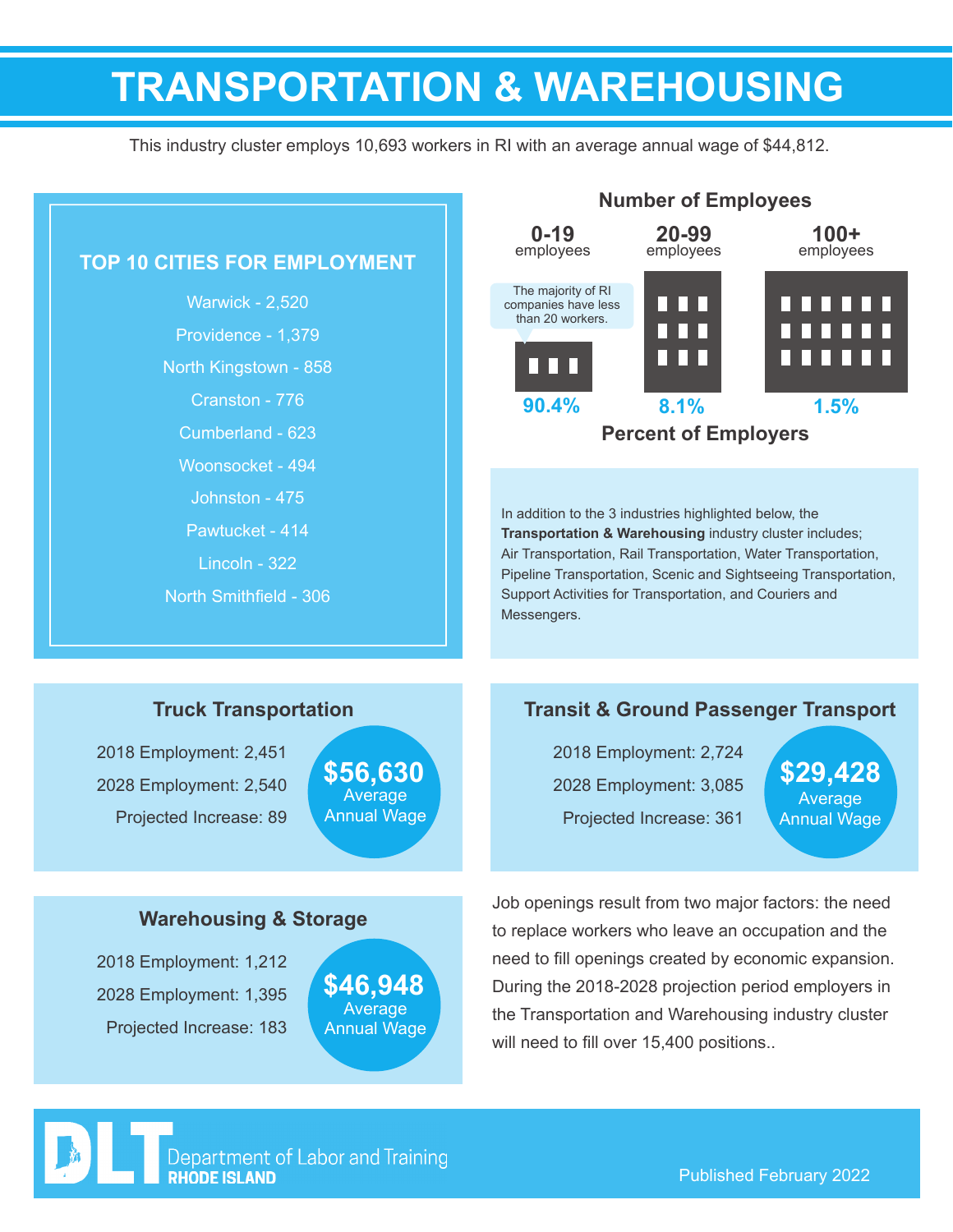### **TRANSPORTATION & WAREHOUSING**

Occupations in Transportation & Warehousing with the most total openings during the 2018-2028 projection period.

| <b>Occupation</b>                                               | 2018<br><b>Employment</b> | 2028<br><b>Employment</b> | <b>Total</b><br>Openings V | <b>Entry</b><br>Wage | <b>Median</b><br>Wage | <b>Experienced</b><br><b>Wage</b> |
|-----------------------------------------------------------------|---------------------------|---------------------------|----------------------------|----------------------|-----------------------|-----------------------------------|
| Laborers and Freight, Stock, and Material<br>Movers, Hand       | 2,162                     | 2,359                     | 3,337                      | \$13.07              | \$16.46               | \$19.94                           |
| Bus Drivers, School or Special Client                           | 1,245                     | 1,506                     | 1,996                      | <b>NA</b>            | <b>NA</b>             | <b>NA</b>                         |
| Heavy and Tractor-Trailer Truck Drivers                         | 1,426                     | 1,526                     | 1,779                      | \$15.56              | \$22.87               | \$28.42                           |
| <b>Light Truck or Delivery Services Drivers</b>                 | 757                       | 875                       | 1,046                      | \$20.36              | \$28.28               | \$35.83                           |
| Packers and Packagers, Hand                                     | 315                       | 298                       | 424                        | \$13.28              | \$18.76               | \$27.36                           |
| Office Clerks, General                                          | 304                       | 298                       | 354                        | \$12.41              | \$16.73               | \$20.34                           |
| <b>Cargo and Freight Agents</b>                                 | 268                       | 296                       | 296                        | \$15.86              | \$30.17               | \$36.29                           |
| Industrial Truck and Tractor Operators                          | 159                       | 178                       | 208                        | \$20.62              | \$27.28               | \$30.31                           |
| Bus Drivers, Transit and Intercity                              | 89                        | 108                       | 143                        | <b>NA</b>            | <b>NA</b>             | <b>NA</b>                         |
| Dispatchers, Except Police, Fire, and<br>Ambulance              | 125                       | 130                       | 126                        | \$16.49              | \$23.22               | \$27.68                           |
| Bus and Truck Mechanics and Diesel Engine<br><b>Specialists</b> | 110                       | 119                       | 115                        | \$16.16              | \$27.06               | \$33.10                           |
| Captains, Mates, and Pilots of Water<br><b>Vessels</b>          | 112                       | 116                       | 112                        | \$19.99              | \$36.98               | \$52.53                           |
| <b>Aircraft Mechanics and Service Technicians</b>               | 94                        | 108                       | 97                         | \$24.03              | \$51.86               | \$58.45                           |
| Shipping, Receiving, and Traffic Clerks                         | 72                        | 85                        | 91                         | \$12.96              | \$18.64               | \$25.27                           |
| Bookkeeping, Accounting, and Auditing<br><b>Clerks</b>          | 64                        | 65                        | 76                         | \$13.07              | \$19.84               | \$26.08                           |
| Transportation, Storage, and Distribution<br><b>Managers</b>    | 39                        | 45                        | 39                         | \$31.79              | \$48.57               | \$59.61                           |

Source:

Occupational Wages: May 2020 Occupational Employment Wage Statistics Survey. Industry Wages: 2020 Quarterly Census of Employment & Wages Program. NA: Wage Not Available



**A publication of the Labor Market Information Division**